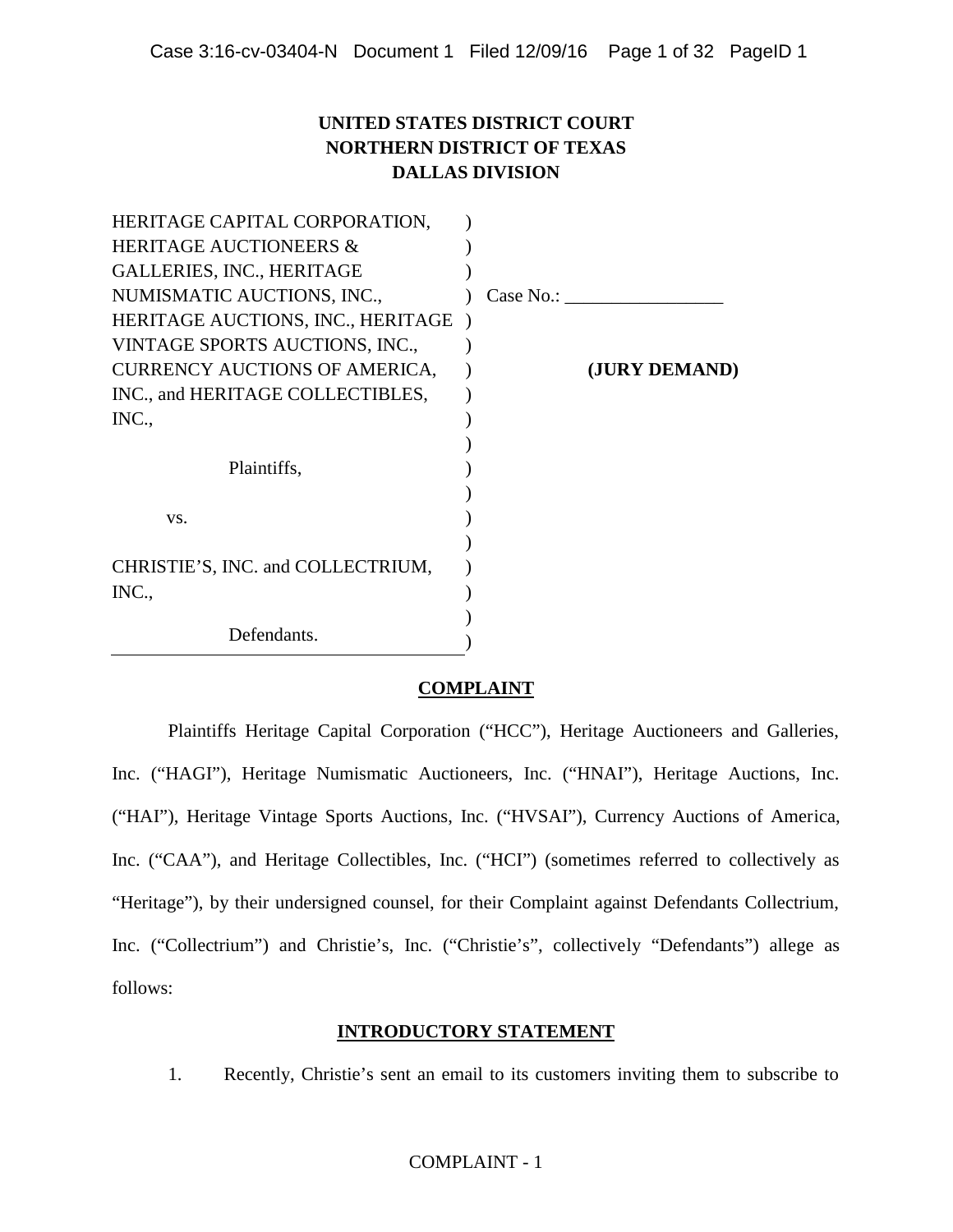#### Case 3:16-cv-03404-N Document 1 Filed 12/09/16 Page 2 of 32 PageID 2

"an innovative and easy-to-use, searchable database with millions of auction results", which it called Collectrium Market Data Beta. Christie's stated that Collectrium Market Data Beta contains "7 million+ sales results", and that it was a "proprietary database, specially created by Collectrium". Christie's urged its customers to "be among the first to access this exceptional tool for positioning your collection in the marketplace."

2. The only thing "exceptional" about the content on Christie's Collectrium site is the manner in which Christie's compiled it, namely through the surreptitious and unlawful theft of huge volumes of Plaintiffs' proprietary and copyrighted auction data, photographs and text from Plaintiffs' servers. As of the filing of this Complaint approximately 2.7 million of the 11+ million listings on Defendants' site were stolen from Plaintiffs.

3. Christie's is using Collectrium to sell Plaintiffs' original, copyrighted material as Christie's own, and to divert customers from Plaintiffs, misleading collectors into thinking Christie's is knowledgeable and experienced in auction categories in which Plaintiffs, in fact, are the clear marketplace leader.

4. This lawsuit seeks a judgment enjoining Defendants from further theft of Plaintiffs' content, requiring Christie's to shut down Collectrium until all stolen content has been expunged, and awarding each of the Plaintiffs damages.

#### **THE PARTIES**

5. Plaintiff HCC is a Texas corporation founded in 1976 with principal offices in Dallas. HCC, its subsidiaries, and affiliates, including Plaintiffs HAGI, HNAI, HAI, HVSAI, CAA, and HCI all operate under the d.b.a. "Heritage Auctions" ("Heritage"). Heritage is the largest auction house in the world founded in America, the third largest auction house in the world overall, and operates auctions in approximately 40 different categories.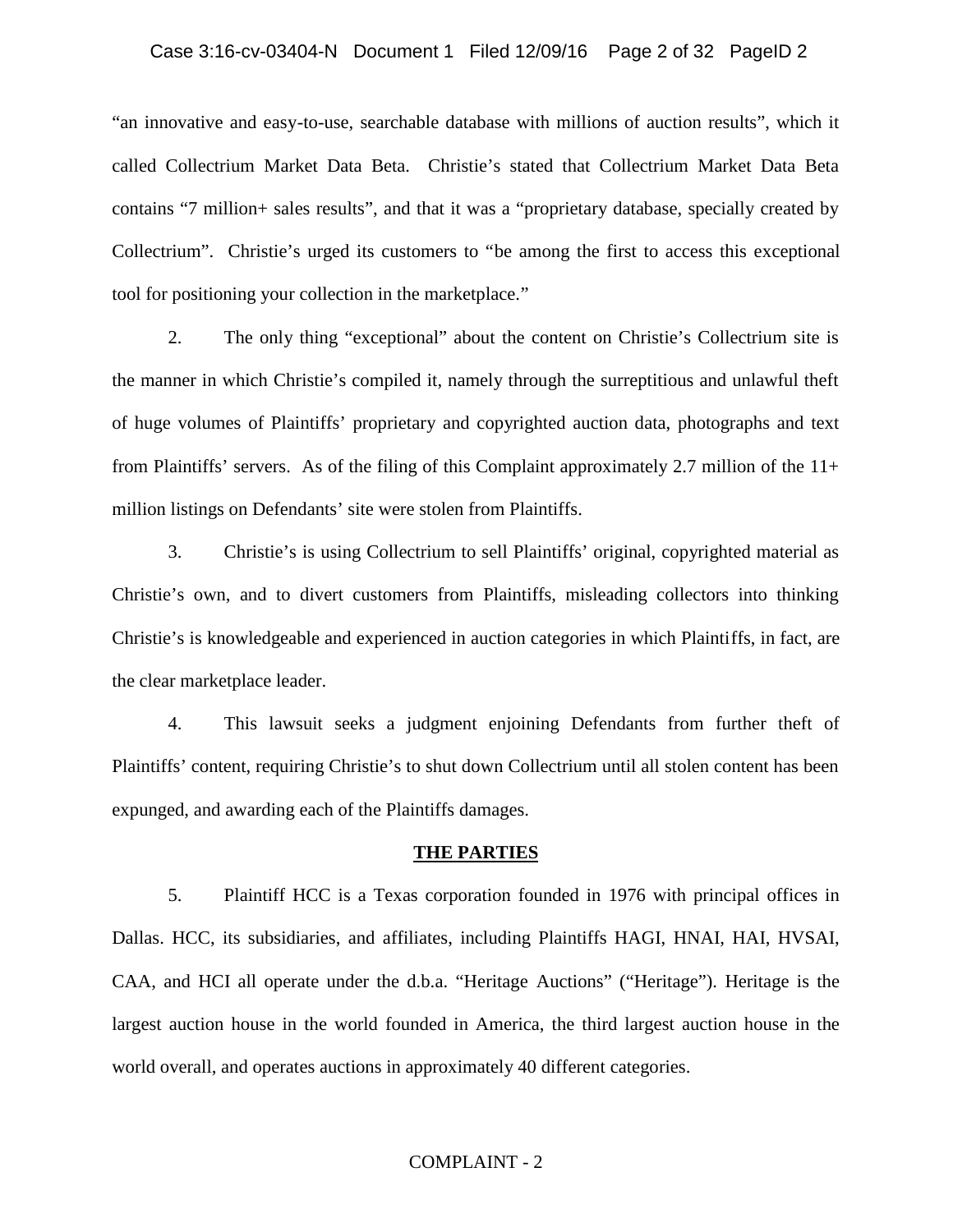6. Christie's, Inc. is a New York corporation with a principal office at 20 Rockefeller Plaza, New York, New York 10020. Christie's operates an auction business that competes with Heritage. Christie's claims to be the largest auction house in the world.

7. Collectrium, Inc. is a Delaware corporation, incorporated in 2009, with its principal office in New York. Collectrium is wholly owned by Christie's, Inc.

#### **JURISDICTION AND VENUE**

8. This Court has subject matter jurisdiction of this action pursuant to 28 USC §1331.

9. This Court has personal jurisdiction over each Defendant pursuant to the Texas long-arm statute codified in Texas Civil Practice & Remedies Code §17.042. Defendants transact business in Texas. Moreover, Defendants have specifically accessed and targeted Heritage's website, owned and maintained by Heritage in Dallas, Texas, and have agreed to the terms and conditions of the Heritage website that provide for application of Texas law.

10. Venue is proper in Dallas County, Texas because the events that gave rise to this Complaint occurred, and are continuing to occur, in Dallas County within this Judicial District and witnesses thereto reside therein.

#### **FACTS**

11. Heritage is the leading auction house in multiple collectibles categories, including rare coins and currency, entertainment memorabilia, sports memorabilia, comic books and comic art, natural historical items, and many other traditional auction categories. In the above categories, Heritage's sales are many times greater than those of Christie's or of any other auction house.

*Plaintiff's Website, www.HA.com*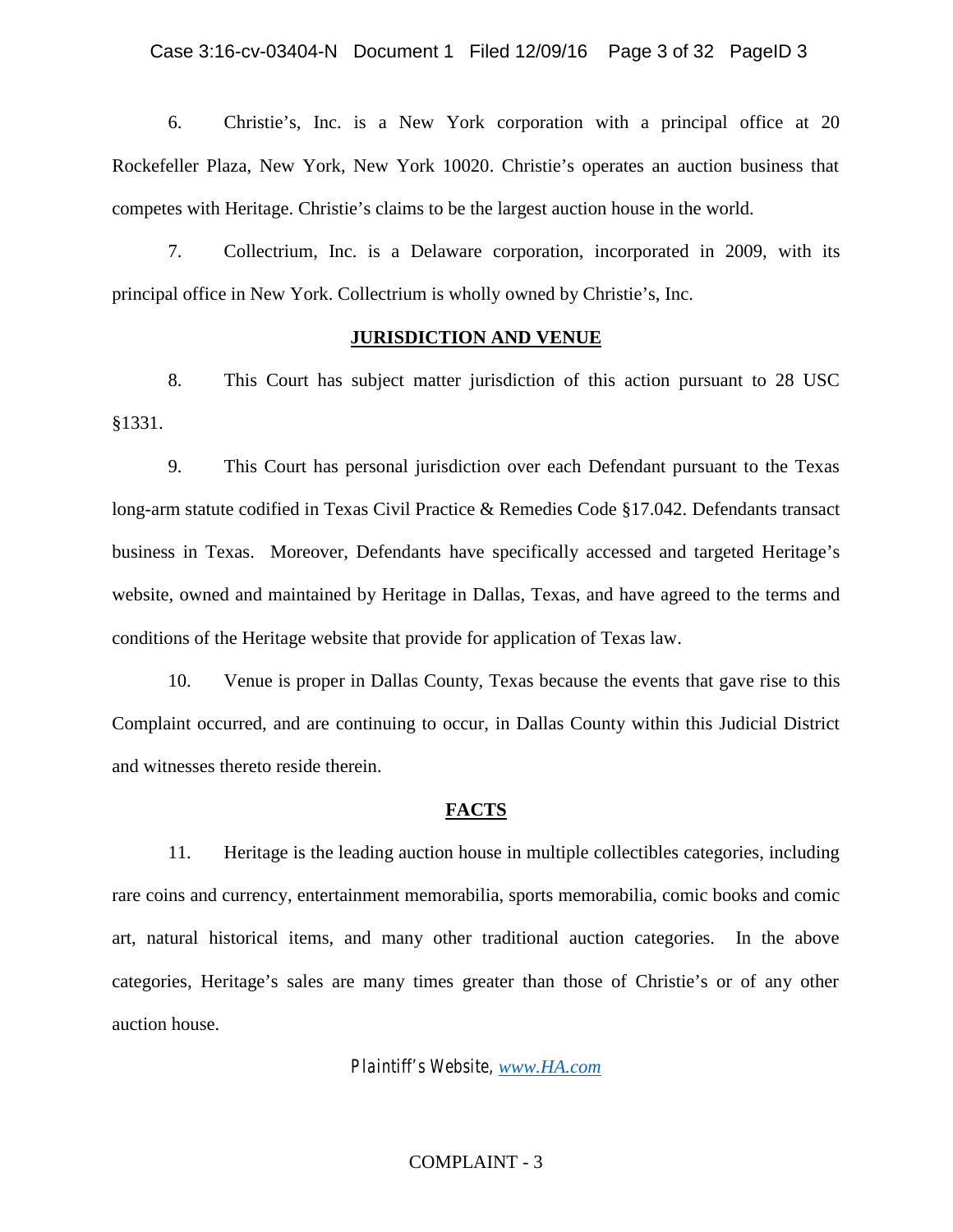#### Case 3:16-cv-03404-N Document 1 Filed 12/09/16 Page 4 of 32 PageID 4

12. HCC owns and operates the website www.ha.com ("HA.com"), the leading site for the purchase, sale and auction of collectibles. Through HA.com, Heritage offers online-only auctions, displays catalogues for its many live auctions in dozens of categories of collectible items, and offers many client services and otherwise advertises its business. Heritage has invested substantial time and more than \$20 million over many years in developing its proprietary computer system and website, in addition to the vast sums it has expended to generate the original content contained therein.

13. Heritage has developed a substantial amount of goodwill and its success and valuable reputation is in no small part due to its original innovations and position at the forefront of using the internet and technology in the auction and collectibles industries.

14. The centerpiece of HA.com is the original content offered by Heritage to customers and potential customers. Heritage offers images, taken by Heritage employees and independent contractors engaged by Heritage, of every item offered for sale, or sold previously, at a Heritage auction since 1993, comprising over 8 million original images. HA.com typically also offers detailed descriptions, written by Heritage employees and independent contractors engaged by Heritage, of every such item. These descriptions encompass not only the physical characteristics of the items, but also their history and provenance, and Heritage's opinions regarding the quality of particular items vis à vis other specimens of the same item, or items' significance within the category in which they are being sold. This compilation of visual and textual content for millions of individual items provides HA.com users with a unique experience and is central to Heritage's business.

15. For example, one such item is a 1792 P1C Birch Cent, Judd-5, Pollock-6, R.8 MS61 Brown NGC sold by Heritage in August 2016 ("Birch Cent") (attached herein as Exhibit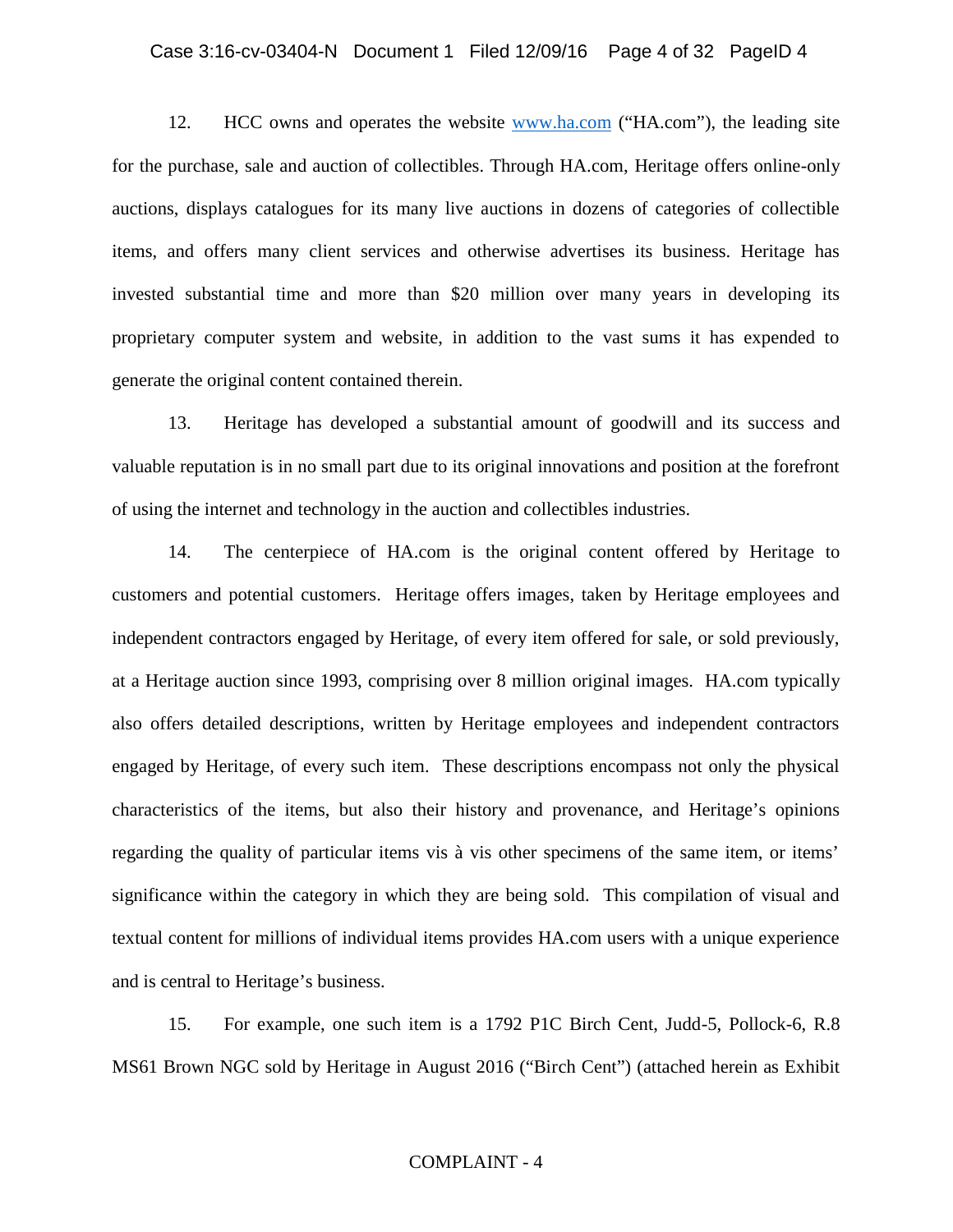#### Case 3:16-cv-03404-N Document 1 Filed 12/09/16 Page 5 of 32 PageID 5

A). The Birch Cent entry on HA.com shows four original photographs, two videos, and a thirteen-paragraph original description that details the coin's history, identifies its prior owners, and explains its significance as a collectible. Above and to the right of the images of the Birch Cent on HA.com are notices that the user must sign in or create an HA.com account to see the price for which the Birch Cent was sold. At the very bottom of the Birch Cent entry, the user is similarly notified that only with an HA.com account may they see previous prices this item was sold for at Heritage, as well as obtain a price and population guide.

16. Another example is the Prince Owned and Played Custom Made Signature Yellow Cloud Guitar sold by Heritage in June 2016 ("Yellow Cloud Guitar") (attached herein as Exhibit B). Similarly to that of the Birch Cent, the Yellow Cloud Guitar original description (paired with original photographs and videos) is a unique and creative work, compiling facts and images pertaining to the item itself with an original narrative of the historical context in which this item originated, its significance over time and its place in the current memorabilia marketplace.

17. HA.com offers users an archive of all items auctioned by Heritage since 1993, typically including images of the respective items taken by Heritage employees, and detailed descriptions and opinions of the items prepared by expert specialists employed by Heritage for that purpose. This content is the unique product of Heritage, containing both creative elements written by Heritage employees and the results of significant research by Heritage regarding the history of the item, and of other items that are similar in time, type, significance, and design. The above-described content is unique to Heritage's website. No other auction house or other participant in the collectibles marketplace offers even a fraction of the images or written content provided by Heritage on HA.com. Users can see photographs and scholarly text about a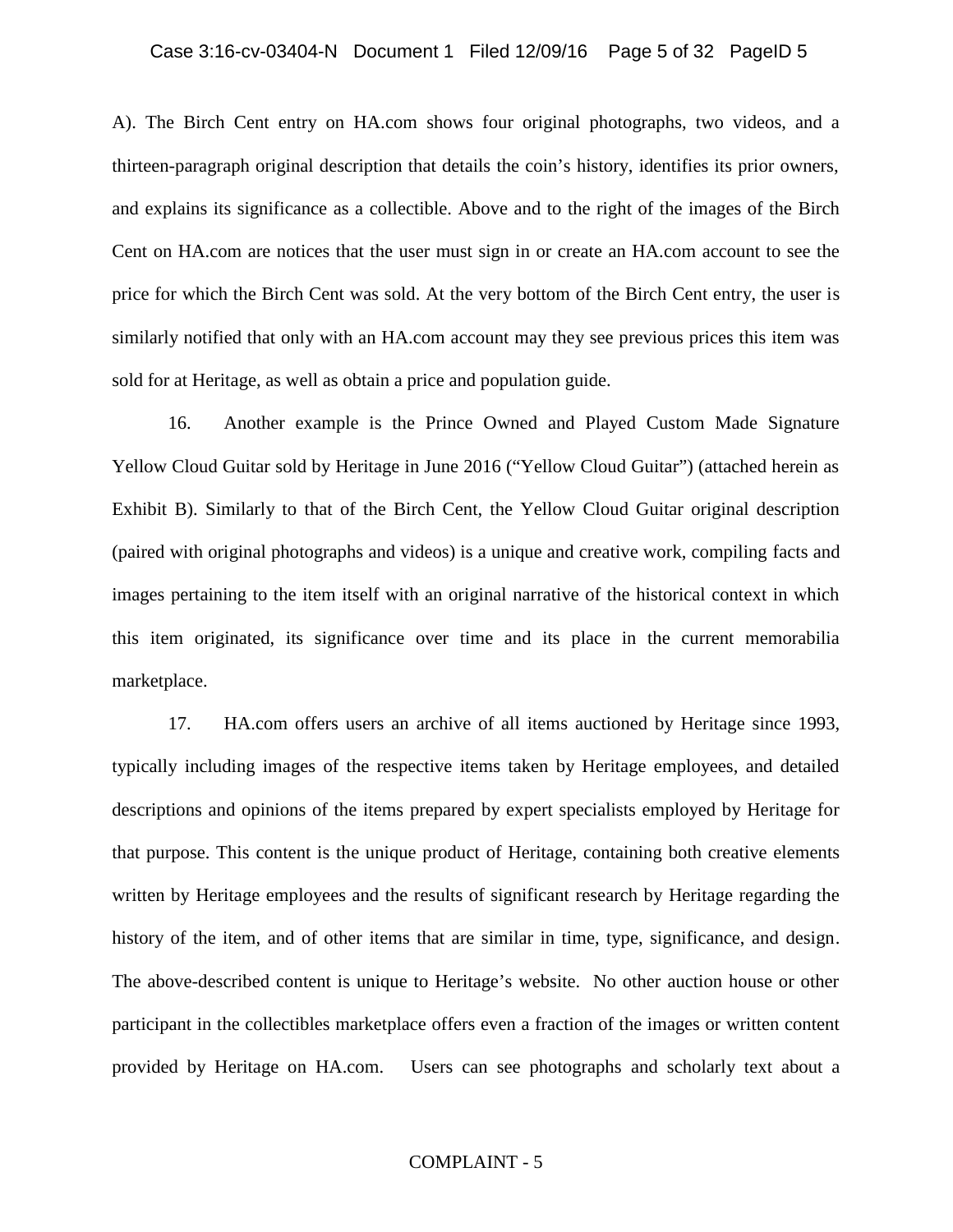particular item offered for sale, review past sales of that item or items similar to it, and compare the current item with the past items to assist them in assessing value and historical market trends, as well as to see where an item they might own fits within the marketplace in that collectibles category.

18. These millions of individual compilations of content generated by Heritage for each present and archived past Heritage auctioned item, are copyrighted works, and are each identified as such on each and every page of the HA.com website through display of an appropriate copyright notice. In addition, Plaintiff HCC registered its copyright in the website and individual archived listings in Reg. TX 7-451-606 (2009) and HCC's copyrights in descriptions, photographs from catalogs that were eventually incorporated into the HA.com website in Reg. TX 7-622-294 (2012), TX 7-609-889 (2012), TX 7-612-006 (2012), and TX 7- 611-965 (2012). Plaintiff HAI registered its copyright in the website and archived listings in Reg. VA 1-695-279 (1995), and TX 7-015-793 (2008). Plaintiff HNAI registered its copyright in additions to the archives and individual listings in Reg. TX 6-443-330 (1995), TX 6-521-427 (2003), TX 6-521-423 (2003), TX 6-521-424 (2004), TX 6-443-325 (2004), TX 6-443-328 (2004) TX 6-443-329 (2004), TX 6-521-428 (2005), TX 6-443-326 (2005), TX 6-443-327 (2005), TX 6-443-328 (2005), TX 6-521-426 (2005), TX 7-744-937 (2012), TX 7-653-598 (2012), TX 7-877-435 (2012), TX 7-692-230 (2012). Plaintiff HAGI registered its copyright in additions to the archives in Reg. TX-7-738-112 (2012) and TX 8-223-043 (2016).

#### *HA.com Website Use Agreement*

19. All registered users of HA.com must agree to the terms of a Website Use Agreement in order to register. The Website Use Agreement contains, inter alia, the following provisions: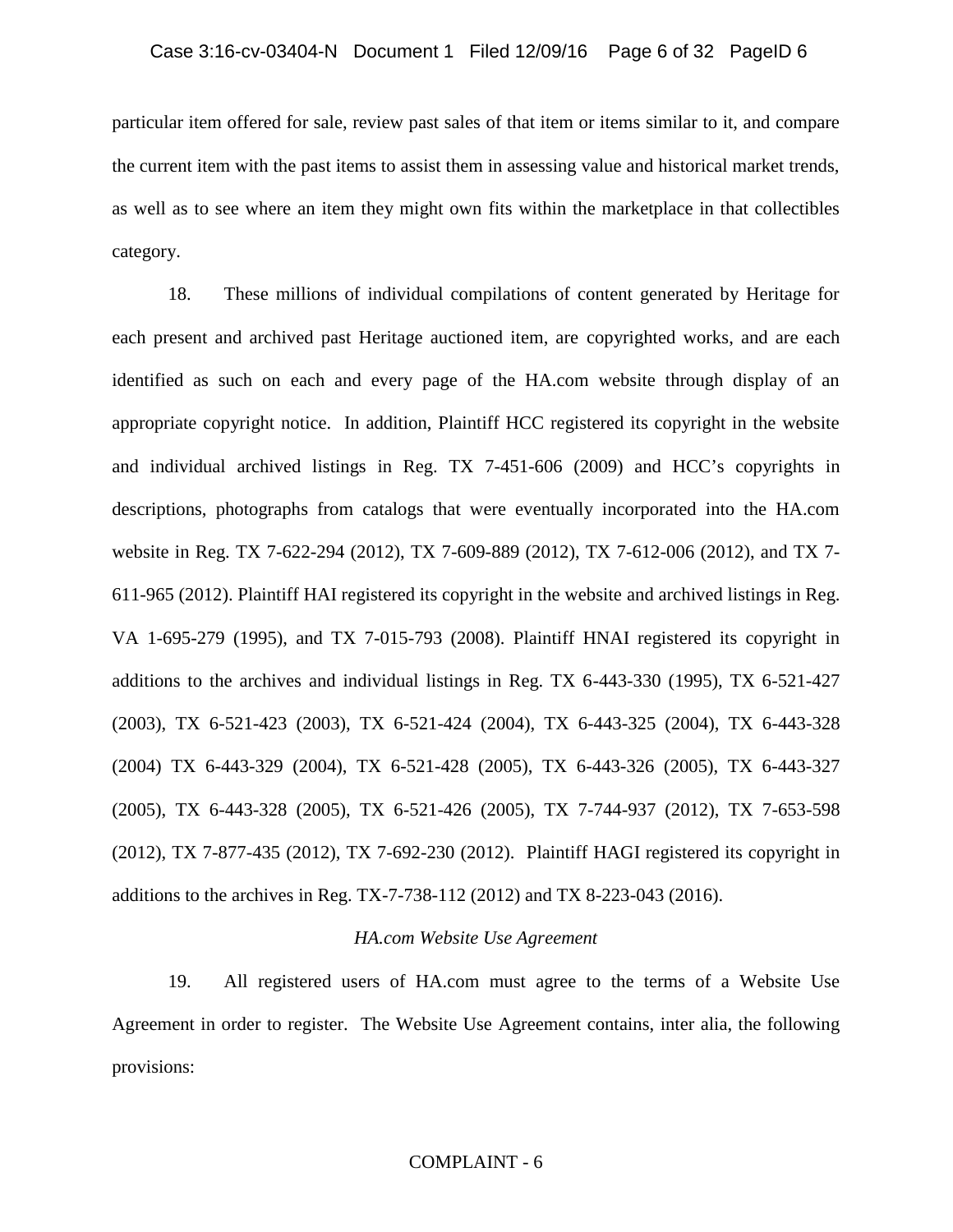## **Statement of Ownership**

The Website is solely and exclusively owned and maintained by Heritage, including but not limited to rights, title, interests, trademarks (registered or not), copyrights (registered or not), database rights, rights of authorship, trade secrets, sui generis, and all intellectual property and proprietary rights. Heritage is the exclusive owner of all Website content, appearance, organization, and underlying software, code, and stored data, including but not limited to images, descriptions, text, prices realized lists, articles, logos, audio and video. Your visitation to the Website, or usage of any features therein, does not grant You ownership of any feature or content contained therein.

## **License for Limited Uses**

The Website and its contents, features, and services are available for use only if You have the legal capacity to form contracts under applicable law. You agree to all applicable laws and regulations regarding visitation to, and usage of, the Website. You may copy or print content only for Your personal use, and services are available only for Your personal use. One individual image may be used to accompany any article that You write without our written consent, if not used for commercial purposes, and if credited to Heritage Auctions.

## **Prohibited Website Uses**

You may not republish, commercially distribute, duplicate, or exploit any aspect of the Website, either code or content. Other than the Fair Usage specified in the License for Limited Uses, You may not download, reproduce, modify, distribute, transfer, sell, or create derivative works of any code, contents, data, whether specifically copyrighted or not. Any unauthorized usage of the Website may subject You to civil or criminal prosecution. By accessing the Website, You agree not to: attempt to gain unauthorized access to any programs, code, systems, or data through any means, on any server or database used on the Website;

- a. engage in any collection of data, through such practices as "screen scraping," "database scraping," "robot," "spider" or other automatic means;
- b. attempt to gain unauthorized access to catalog information and descriptions, images, email addresses, or contact information of any kind;
- c. use the Website or its contents or code in violation of our intellectual property or proprietary rights;
- d. make any attempt, or support any attempt, to reverse engineer, decompile, disassemble, or in any manner attempt to ascertain any code supporting the Website and its services;
- e. attempt to insert any content, materials, advertising, or business content into this Website, on behalf of yourself or any other party, or to copy any aspect of this Website's content, services, descriptions, images, or code into any other Website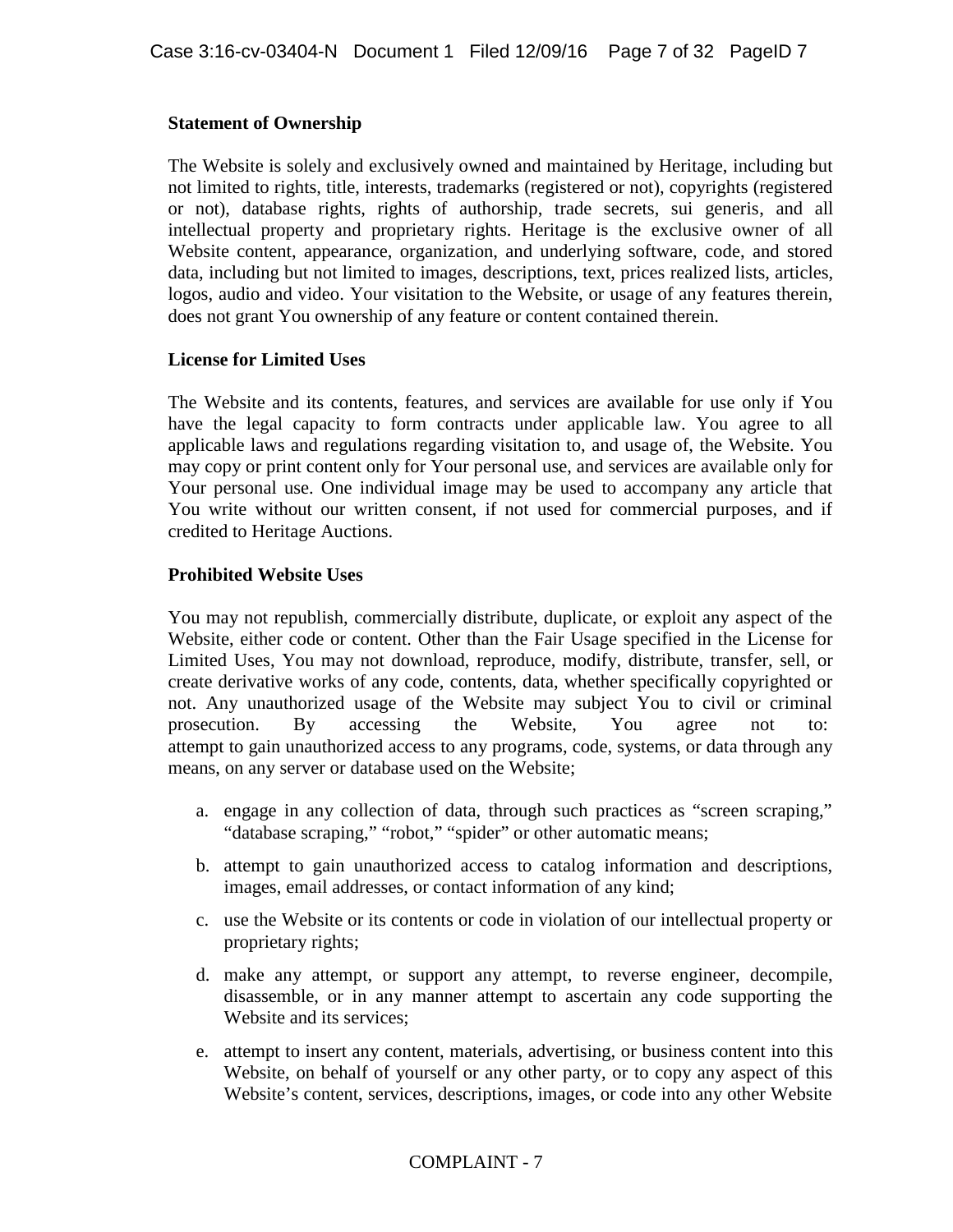for commercial or malicious purposes, or to distribute any such content for commercial gain;

- f. attempt to gain unauthorized access to this Website or network, or any other website or computer network through this Website;
- g. remove, or attempt to remove any "watermark" on any image which demonstrates the source of the image; and
- h. attempt any actions whatsoever that could serve to overburden, interrupt, slow, alter, damage, or disable the Website, or impair in any manner the Website's ability to deliver its services and content, including but not limited to such malicious practices as sending mass messages or "flooding" systems and servers with requests, data, or similar communications.
- 20. Upon creation of a HA.com account, a registered user is again notified of the

terms and conditions of use and must affirmatively agree to abide by them.

21. Upon registering with HA.com, a user may see, in addition to these images and written descriptions, the price at which the items were previously sold. The HA.com sales archive allows a user to see the past performance of an item, as well as easily identify similar items that have been sold and that may complement the user's collection or otherwise indicate the potential sales price the user's collection will realize.

22. HA.com also offers additional services to HA.com users, including but not limited to auction estimates, collection appraisals for insurance or tax purposes, collection management, etc.

## *Heritage marketing to HA.com account users*

23. HA.com contains the My Collection service, wherein online users may enter information about their collectibles collection. The My Collection service assists users in organizing their collections, and also is of great value to Heritage. First, My Collection identifies potential future bidders and consignors to Heritage's auctions. Also, My Collection allows Heritage to tailor its advertising to users based on the user's areas of interest and existing collection. By operating the My Collection service, Heritage also obtains information whereby it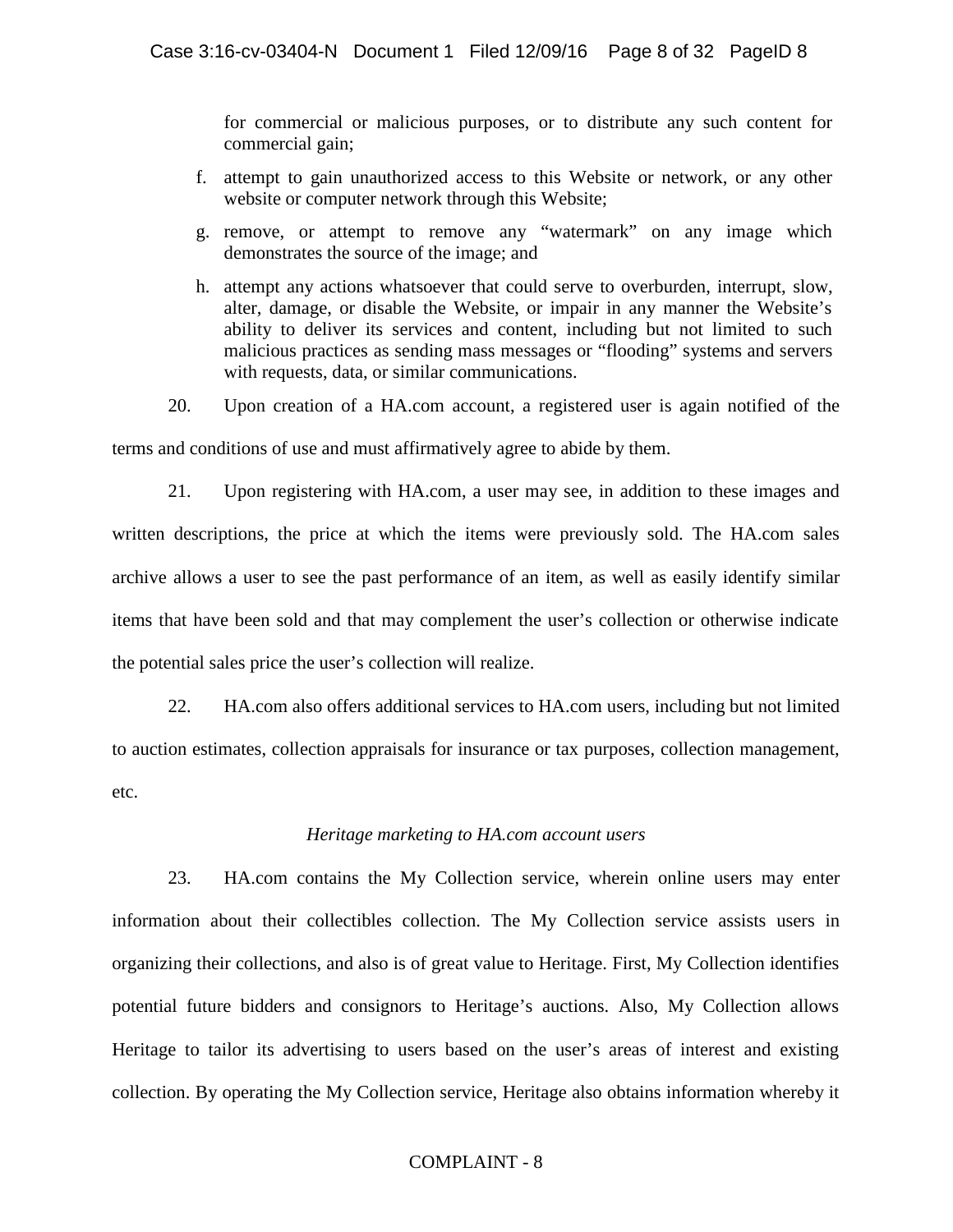## Case 3:16-cv-03404-N Document 1 Filed 12/09/16 Page 9 of 32 PageID 9

may evaluate the market of various collectibles categories, identifying who has significant collections and may be likely to require auction services in the future.

24. Heritage further benefits from operating My Collection in that users are more likely to seek services, such as auction appraisals, through Heritage because more of the information about the items they collect is already available on HA.com and therefore making such a request is easier for the collector. Increased numbers of auction appraisals then increase the likelihood that appraisals will lead to consignments of material to Heritage.

25. My Collection also offers an option for the user to make items from their collection public to be viewed by other HA.com members, who can then anonymously offer to buy the items. This service incentivizes HA.com members to enter information about their collection on the HA.com website and incentivizes other HA.com members to spend more time on HA.com "shopping", to which members Heritage advertises extensively.

26. HA.com also offers account users additional services, including but not limited to My Wantlist, where users may enter criteria of items they are looking to acquire and Heritage will pull past sales of items that meet the entered criteria, as well as notify the user when new matching items come up for sale. Heritage benefits from operating the My Wantlist service in that it allows Heritage to not only market more effectively to potential customers by highlighting exactly what they are looking for, but it also allows Heritage the opportunity to evaluate what items are in greater or less demand based on the wantlists of all HA.com account users.

#### *Theft of HA.com Content by Defendants*

27. In July 2016, Heritage first determined a "spider" was operating on its website. A "spider" is a type of crawling, or scraping, software utilized by a third party which permeates a website and copies information off of all the pages of the website. "Spidering" and other website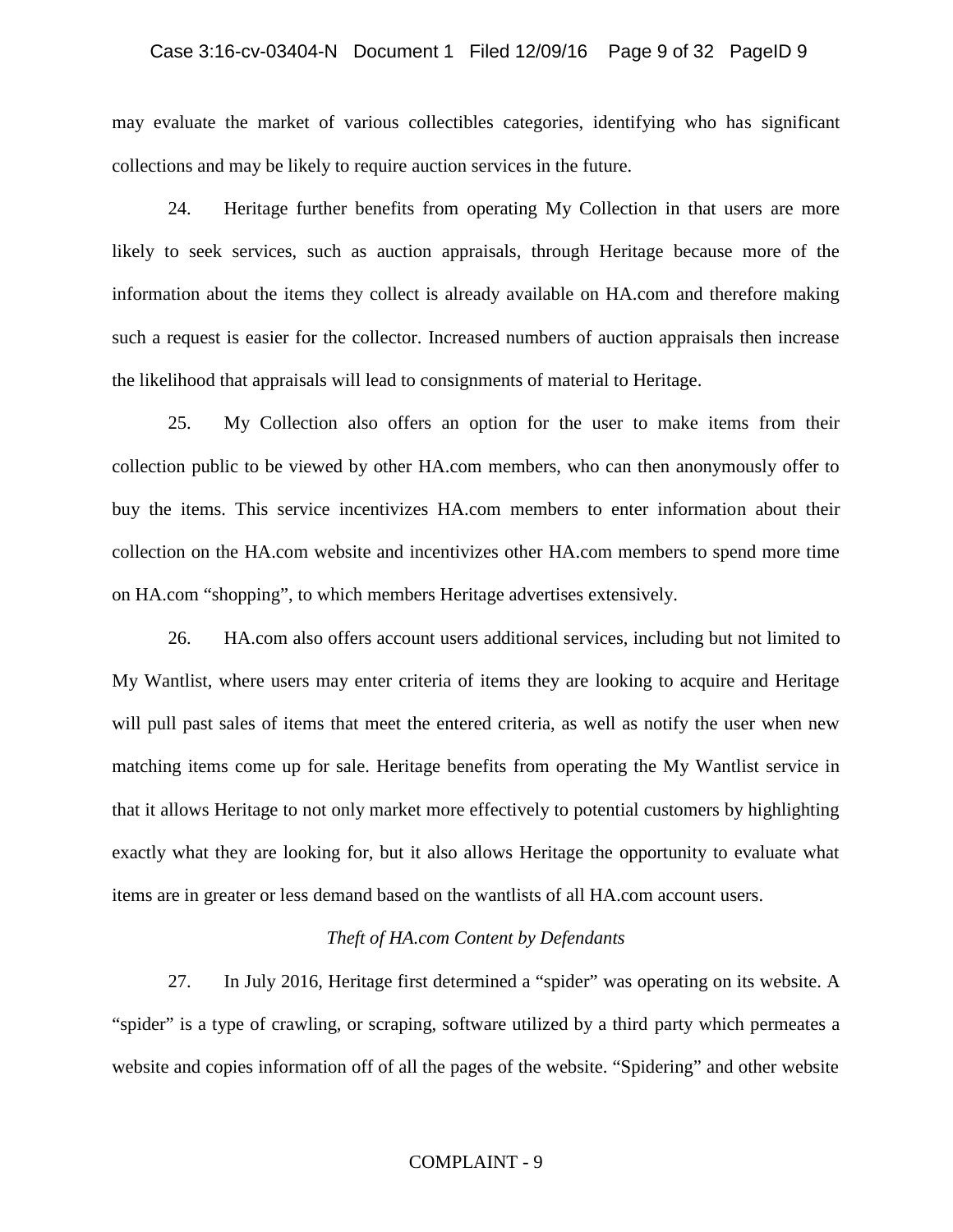#### Case 3:16-cv-03404-N Document 1 Filed 12/09/16 Page 10 of 32 PageID 10

crawling/scraping software allows a third party to obtain copies of all of the content off of the website at a superhuman speed, without actually viewing the web pages. (Spiders are named such because they branch out in multiple directions, or legs, scraping from a number of pages after entering the website through one page.)

28. Spiders, and other crawling/scraping software are damaging to a website in several ways: 1) they can overwhelm a website by appearing to be a great number of users accessing many pages at once, limiting the websites' performance for legitimate users; 2) they allow third parties to steal large amounts of information and content before steps can be taken to shut down the spiders' access.

29. Heritage traced the spider to an HA.com account under the name of Leanne Wise of Boiling Springs, SC ("the Wise Account"). That account was set up from the same computer as another HA.com account in the name of David La Cross, Director of Product Development at Defendant Collectrium ("the La Cross Account"). The computer used to register an account may be verified using the Guaranteed Unique Identifier ("GUID") which is an identification number unique to every computer. The La Cross account accessed HA.com using an IP address associated with Defendant Christie's.

30. Heritage uses technological means to protect its HA.com site from intrusions. Among other things, Heritage instructs its system to send alerts to Heritage's IT personnel whenever there is unusually high traffic on HA.com originating from a single IP address or customer account. Heritage personnel can then investigate the situation to determine whether the activity has been authorized by Heritage, and if not block the IP address and/or suspend the customer's account. Defendants' randomization of the IP addresses they used to access HA.com circumvented those protections, permitting Defendants to access HA.com multiple times before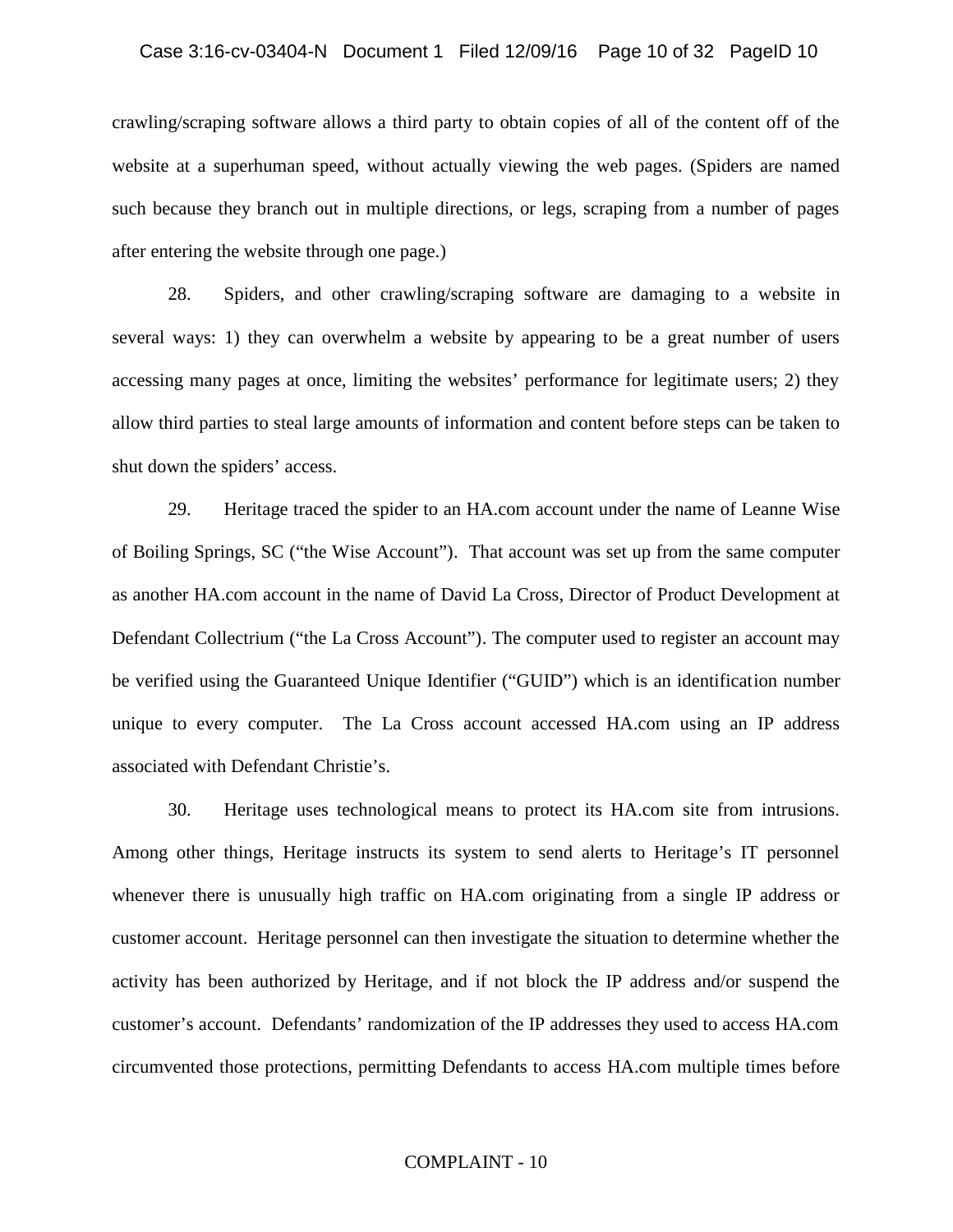any alerts were generated, and hindered Heritage's ability to block future accounts created by Defendants which would then engage in further scraping.

31. Over the course of nine days, the Wise account accessed the HA.com website over 186,000 times. Based on the speed and length of time spent on each page, and the fact that the account's IP address was periodically randomized to different locations around the world to circumvent Heritage's protective systems (a tactic known as IP address randomization), Heritage had difficulty identifying the source of the activity, but eventually identified this behavior as that of a spider and that it originated in the Wise account.

32. Once Heritage identified that the Defendants' spider was accessing HA.com through the Wise account, Heritage closed that account, thereby cutting off access to some parts of HA.com. Closing the account, however, did not block Defendants' spider from continuing to steal the copyrighted descriptions and images of items sold in past auctions from areas of HA.com that Defendants had already accessed.

33. Heritage has identified 31 accounts operating Defendants' spider on the HA.com site, many of which can be identified on their face as using false identification, such as the account created by "Jason Bourne of Kathmandu" ("the Bourne Account"). The Bourne account again operated as a spider and accessed the HA.com account over 131,000 times within 18 hours. Heritage has identified that Defendant's spider has been operating on HA.com since as early as March, 2016. Heritage has suspended all of these accounts that it has been able to identify.

34. Defendants' Spider spidered the HA.com website without logging into an HA.com account first, to identify the pages containing archived auction sales information, including spidering search pages which contained links to the auction sales item pages. Defendants' Spider then logged into Defendants' HA.com accounts to scrape the auction sales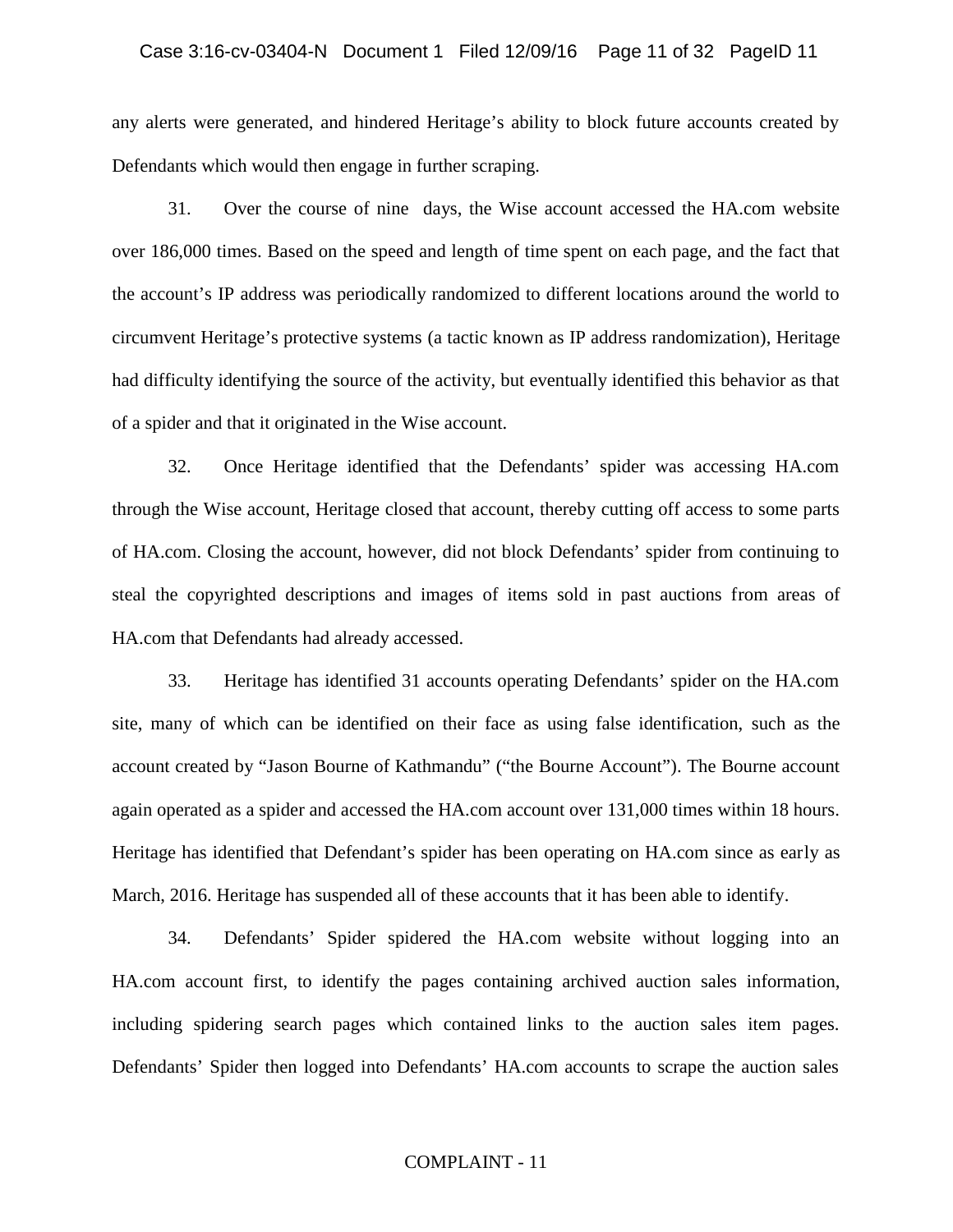information previously identified.

35. At the time of filing this Complaint, Defendants' Spider has used those 31 accounts to access approximately five million pages of the HA.com website and all the content contained therein. Upon information and belief, Defendants are continuing to scrape HA.com, having posted stolen Heritage content as recently as November 19, 2016. Defendants use of multiple fake accounts and IP randomization have frustrated Heritage's efforts to identify, and block, Defendants' scraping activity.

#### *Christie's and Collectrium's Fraudulent Business Model*

36. Collectrium claims to offer inventory management services for collectors. Members create accounts on the Collectrium website wherein each individual collector may input information about the items in their collection so that all information is organized and stored on the cloud. Such information may include documents regarding insurance, provenance, where an item is currently on loan, conservation work, etc. Collectrium offers a range of memberships, costing from \$90 to \$400 and more per month.

37. In fact, Collectrium operates as a "Trojan horse", intended to bring auction business to Christie's. Accordingly, Collectrium also offers services in direct competition with those offered to HA.com members, including assisting their members in obtaining certain services and facilitating sales. For example, a member of Collectrium can identify an item in their collection they would be interested in selling, identify their asking price and Collectrium will market it to collectors with similar taste. Similarly, members may request an auction estimate for certain pieces and Collectrium will take information already uploaded about those pieces and share it with Christie's in order to obtain an auction estimate.

38. Collectrium's primary attraction to potential customers is its advertised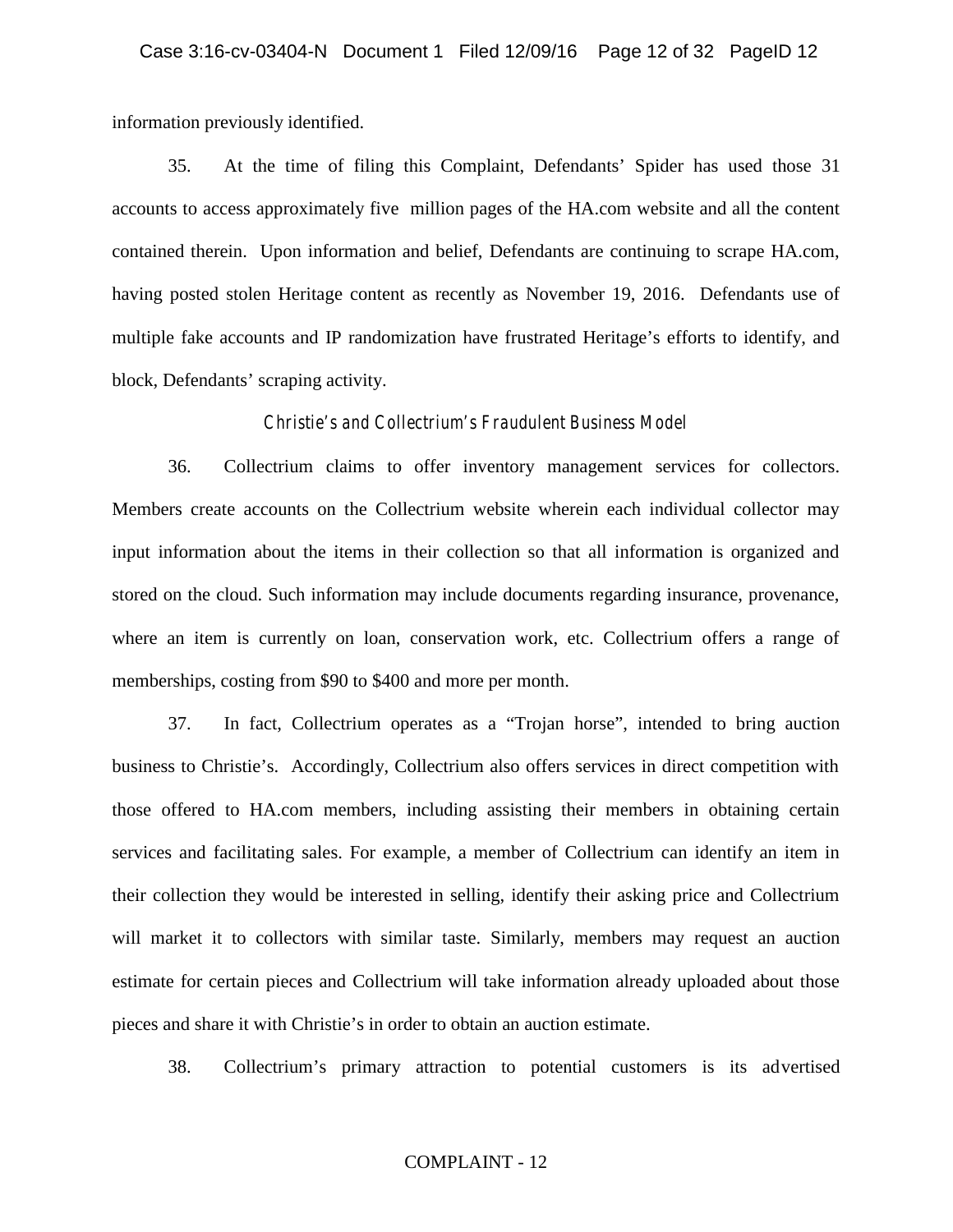#### Case 3:16-cv-03404-N Document 1 Filed 12/09/16 Page 13 of 32 PageID 13

compilation of millions of data and item descriptions from past auctions. This database is only accessible to those with a Collectrium account. At the time of filing this Complaint, over 11 million such auction item descriptions were available on Collectrium's website. Of these, more than 2.7 million were stolen from Heritage through the spidering described above.

39. The Heritage listings on Collectrium's website add significant value to the Collectrium service because a user can see the past auction performance of items in their collection, as well as sales of similar items. This not only promotes future sales but, in theory, is utilized by the collector to value the pieces they already have in anticipation of future consignments. Collectrium promotes the size and scope of its website content extensively in its advertising.

40. Collectrium represents to potential customers that it operates independently from Christie's, and that it will not share any member's information with Christie's without the member's prior consent.

41. In fact, Collectrium contacts Christie's immediately when anyone creates a Collectrium account. By creating a Collectrium account, a user lets in the "Trojan horse" and, without notice or granting permission, is provided with a Christie's account as well, evidencing that Collectrium has shared, at least, the individual's email address, Collectrium password, and answers to security questions with Christie's.

42. Likewise, when an individual requests services through Collectrium, such as an auction estimate, Collectrium states that it will consult independent experts, but actually only seeks such services from Christie's. Collectrium recently began advertising its services in facilitating loans secured against pieces in a Collectrium member's collection. Presumably Christie's is the auction house through which pieces will be sold in the event the collector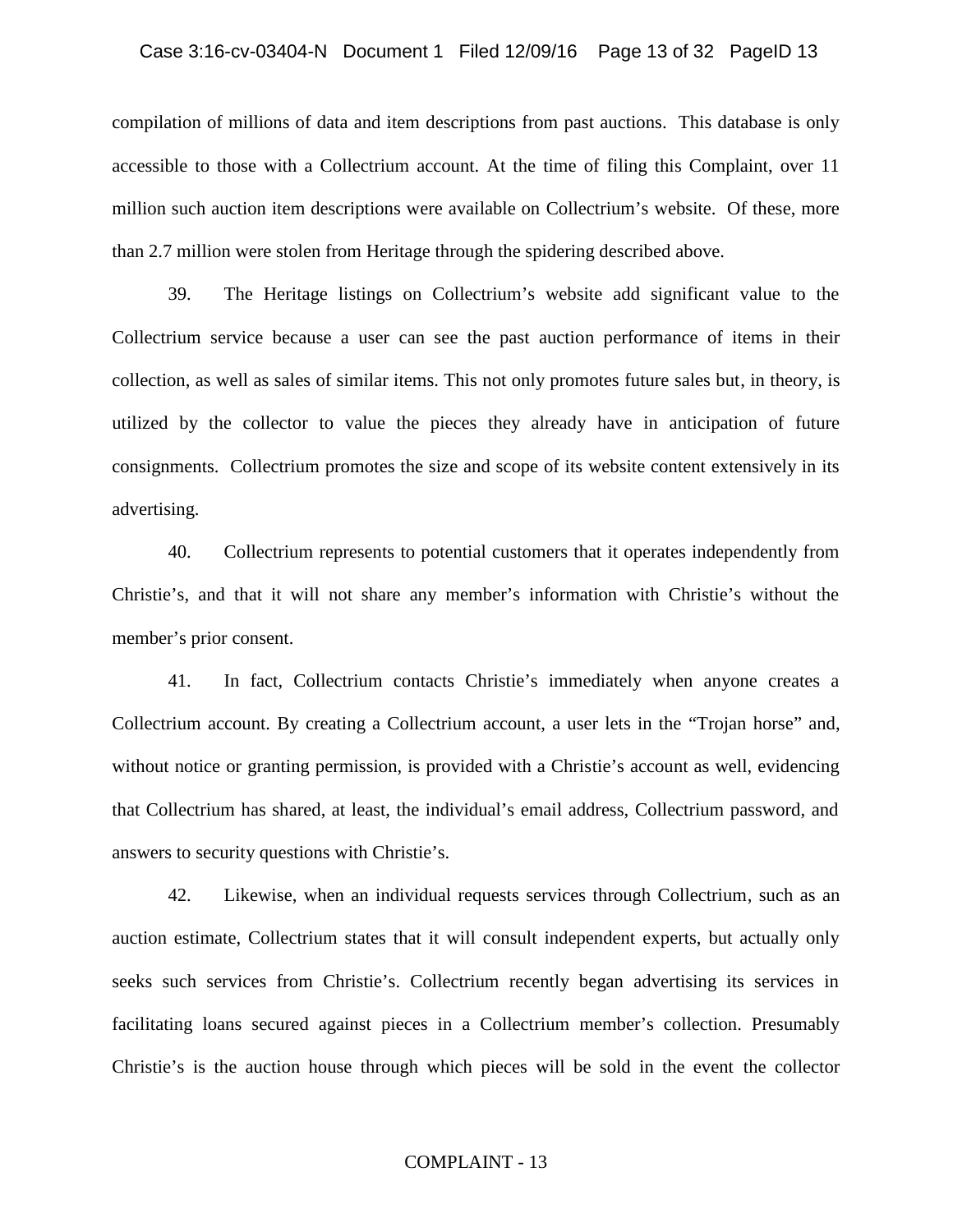defaults on these loans or otherwise decides to sell the piece.

43. Christie's uses Collectrium's website to acquire potential consignments and to advertise its upcoming auctions. Collectrium advertises items in Christie's upcoming auctions to its members tailored specifically to what items the Collectrium member already owns. Christie's is always the first auction house to have an opportunity to give an auction appraisal to a potential consignor when that consignor is a Collectrium member, and Christie's intention is to obtain the consignment without the Collectrium member consulting any Christie's competitor, including Heritage.

44. Collectrium is therefore especially valuable to Christie's in the collectibles categories in which Christie's is not the marketplace leader because a Collectrium member whose collection spans multiple categories is more likely to consign all items to Christie's despite the fact that in some categories another auction house, in many cases Heritage, is the market leader.

#### *Defendants' Use of Stolen Material from Heritage*

45. As of August 31, 2016, approximately 150,000 out of seven million listings on Collectrium's Website had come from Heritage. By the time of filing this Complaint, Defendants have added additional stolen Heritage listings, such that approximately 2.7 million of the 11+ million total listings on Collectrium's Website at that time had been taken from HA.com as described above.

46. Most of these Heritage-derived listings reproduce Heritage's proprietary and copyrighted images and descriptions for the items sold. See, for example, the screenshots from Collectrium's Website pertaining to the Birch Cent and Yellow Cloud Guitar, attached herein as Exhibits C and D, which copy Heritage's descriptions verbatim.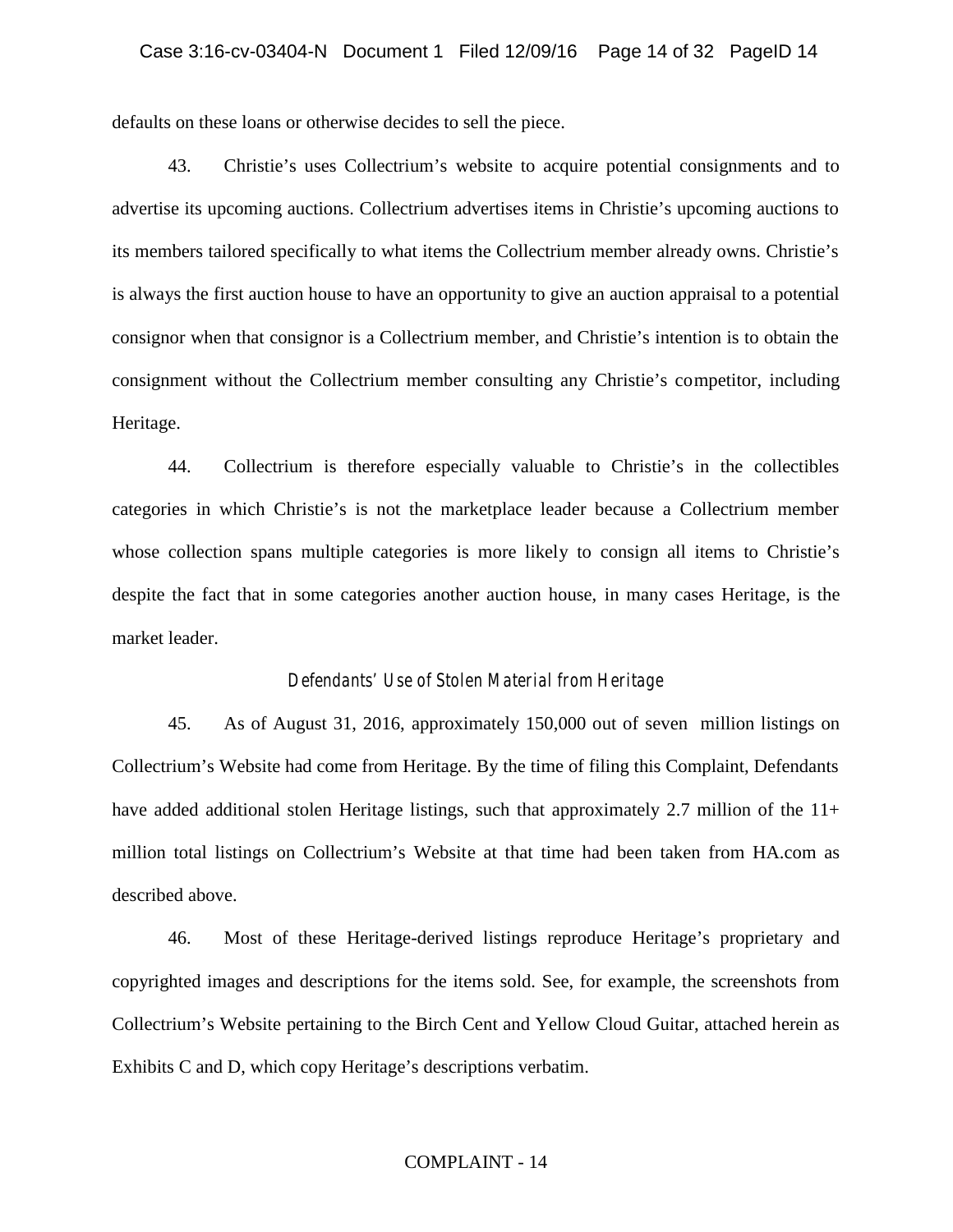#### Case 3:16-cv-03404-N Document 1 Filed 12/09/16 Page 15 of 32 PageID 15

47. For the most part, Defendants copy Heritage's content verbatim. To the extent that Defendants edit Heritage's original content at all, it is to remove references to Heritage, such as where an item's description references Heritage having sold that item or a similar item in the past. In every case, Defendants remove Heritage's copyright notices from the content, and replace it with a copyright notice on behalf of "Collectrium, Inc., a Christie's company". This editing appears to have been done deliberately to obfuscate the fact that the content was created by Heritage and not by Defendants, and to claim Heritage's original research, professional opinions, photography and other content as Defendants' own.

48. In November and December 2016, Collectrium began offering auction listings in a new format which obscures to an even greater extent what content was created by Collectrium and what is Heritage's copyrighted work, by describing the stolen Heritage content as "additional information" about the piece. See Exhibit E attached herein. Collectrium's new format also offers pictures and links to text relating to "similar items" to the listing a user is viewing. These "similar items" include individual items taken from multiple prior Heritage auction listings stolen by Defendants, and also listings from other auction houses such as Christie's itself. This provides Christie's with yet another venue to promote themselves, in that even someone looking at a Heritage item may be directed to a "similar item" sold or being offered by Christie's.

49. By appropriating Heritage's images and content, Defendants enable Collectrium members to view those images and content without actually visiting HA.com. This is especially valuable to Defendants in categories where Heritage is the leader in that auction category marketplace. For example, while Heritage content comprises approximately 24% of all listings on Collectrium's Website (at the time of filing of this Complaint), Heritage content comprises approximately 89% of Collectrium's Website in the coins and currency category, and 97% in the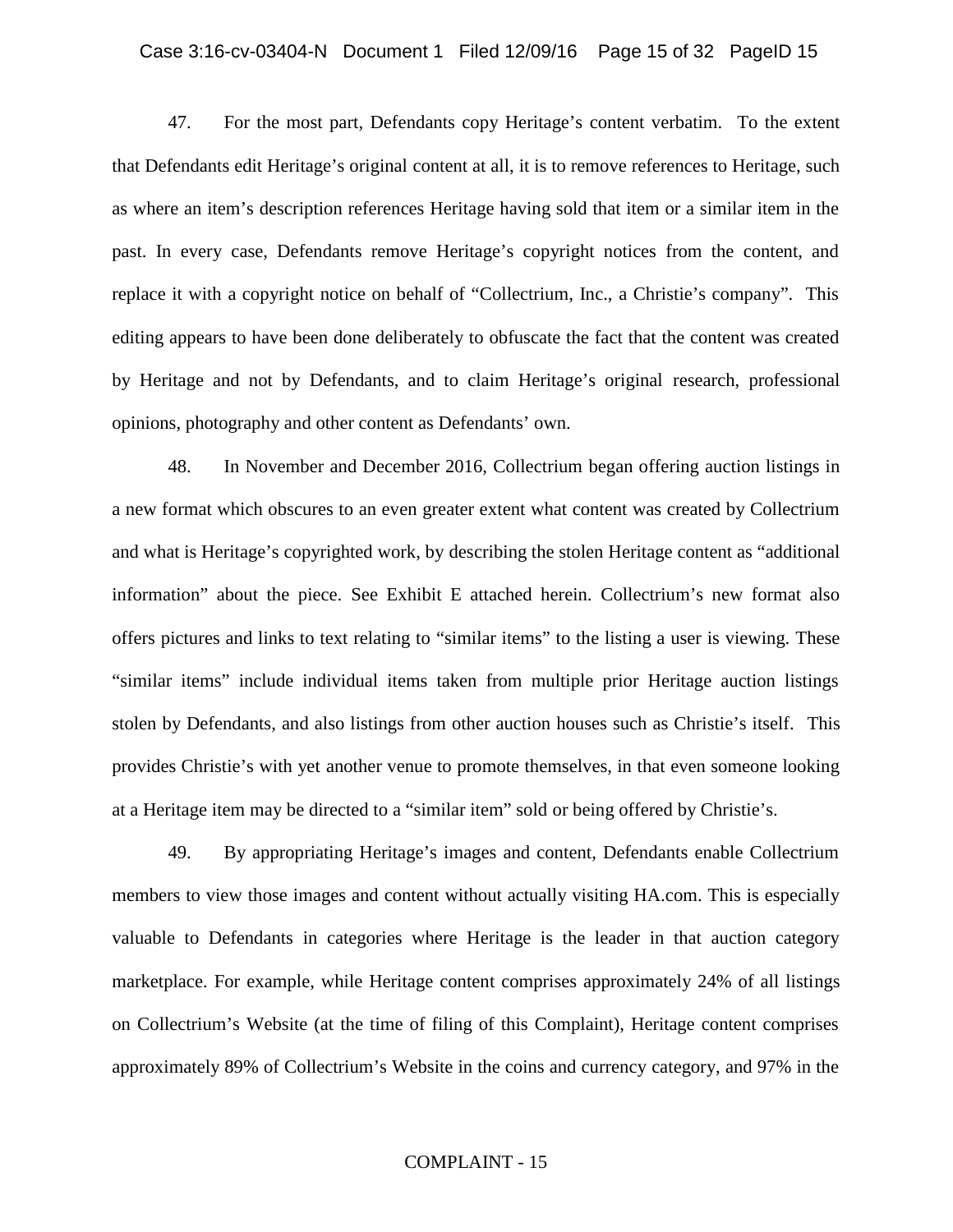#### Case 3:16-cv-03404-N Document 1 Filed 12/09/16 Page 16 of 32 PageID 16

comic books and trading cards categories, For those categories, Collectrium's site is, for all intents and purposes, a wholesale reproduction of HA.com, but devoted to taking business from Heritage and bringing it to Christie's.

50. Individuals whose collections included items in such categories would be less likely to find value in a Collectrium membership as opposed to an HA.com membership (and therefore less likely to consign such items to Christie's) if Collectrium's Website did not offer Heritage's content, or if those individuals understood that Collectrium's millions of images and text descriptions were simply stolen from Heritage.

51. Defendants' theft and use of Heritage's descriptions serves no purpose other than to (a) sell Collectrium subscriptions on the basis of Collectrium's purported "specially created" content without Defendants themselves having to incur any significant cost or effort to create their own content; (b) mislead the public as to Defendants' expertise and experience regarding collectibles, and thereby to attract potential Heritage consignors to Christie's.

#### *Harm to Heritage*

52. Heritage has been harmed by the above conduct by Defendants behavior, including but not limited to the expenditure of time and resources to identify, trace, and block the dozens of fake accounts created by Defendants to steal Heritage property and hide their tracks, and the lost business and potential lost business resulting from Defendants' attempts to usurp Heritage's well-earned position as market leader in numerous collectibles categories to generate business for themselves.

53. Defendants' deliberate efforts to hide their identity, including but not limited to programing their spider to randomly change its IP address on a frequent basis, resulted in huge time and effort being devoted to identifying and attempting to block future fake accounts and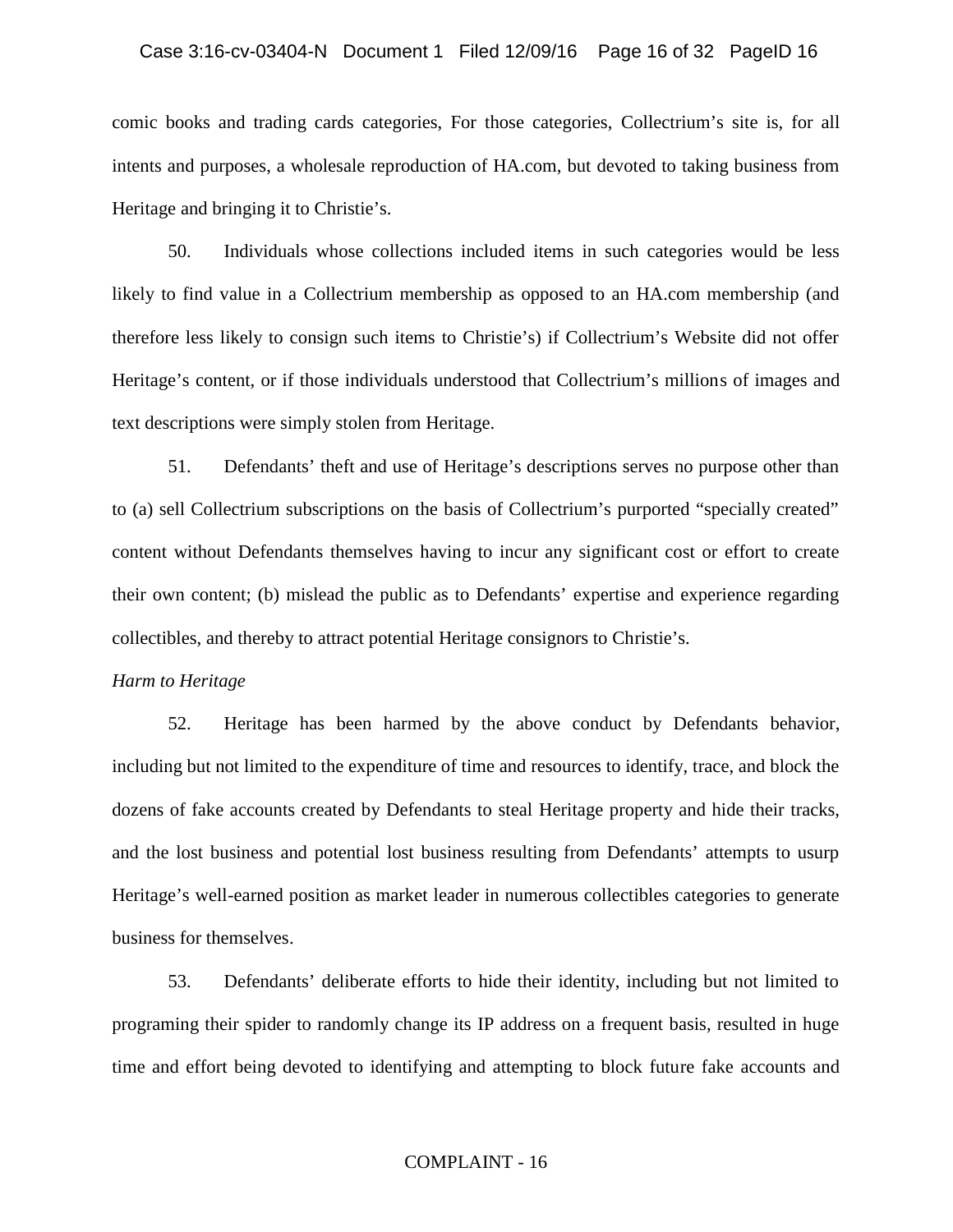spidering.

54. Heritage has been harmed in that potential customers may view Heritage's original and copyrighted descriptions of items sold on the Collectrium website without having to visit HA.com. This deprives Heritage of the advertising opportunities that would occur if the individual were to visit Heritage's site. For example, when a user views a past sale on HA.com, similar items appear in the margins, allowing the user to immediately see Heritage's vast expertise and experience handling such items. Customers are also invited to participate in My Collections and My Wantlist, to subscribe to Heritage publications, and to consign to Heritage's auctions. Defendants have taken these advertising opportunities from Heritage by diverting customers from HA.com to Collectrium.

55. That Collectrium's Website copies Heritage's descriptions, sometimes deliberately editing those descriptions to erase indicators of Heritage and always replacing Heritage's copyright notice with one from Defendants, deprives Heritage of recognition for having created the unique descriptions for its items. The millions of individual compilations of images and text created by Heritage are in themselves advertisements for future consignments to Heritage because they demonstrate the expertise and skill with which Heritage manages items consigned to their auctions, as well as Heritage's vast experience in actually selling such items. A Collectrium member viewing these compilations on Collectrium's site may believe Defendants' to have generated them, thereby according Defendants equal footing with Heritage that Defendants do not deserve.

56. Collectrium's site also provides some information that is available to HA.com registered members only, including but not limited to the final price for which an item was sold. That this information is available on Collectrium's site may, over time, result in fewer persons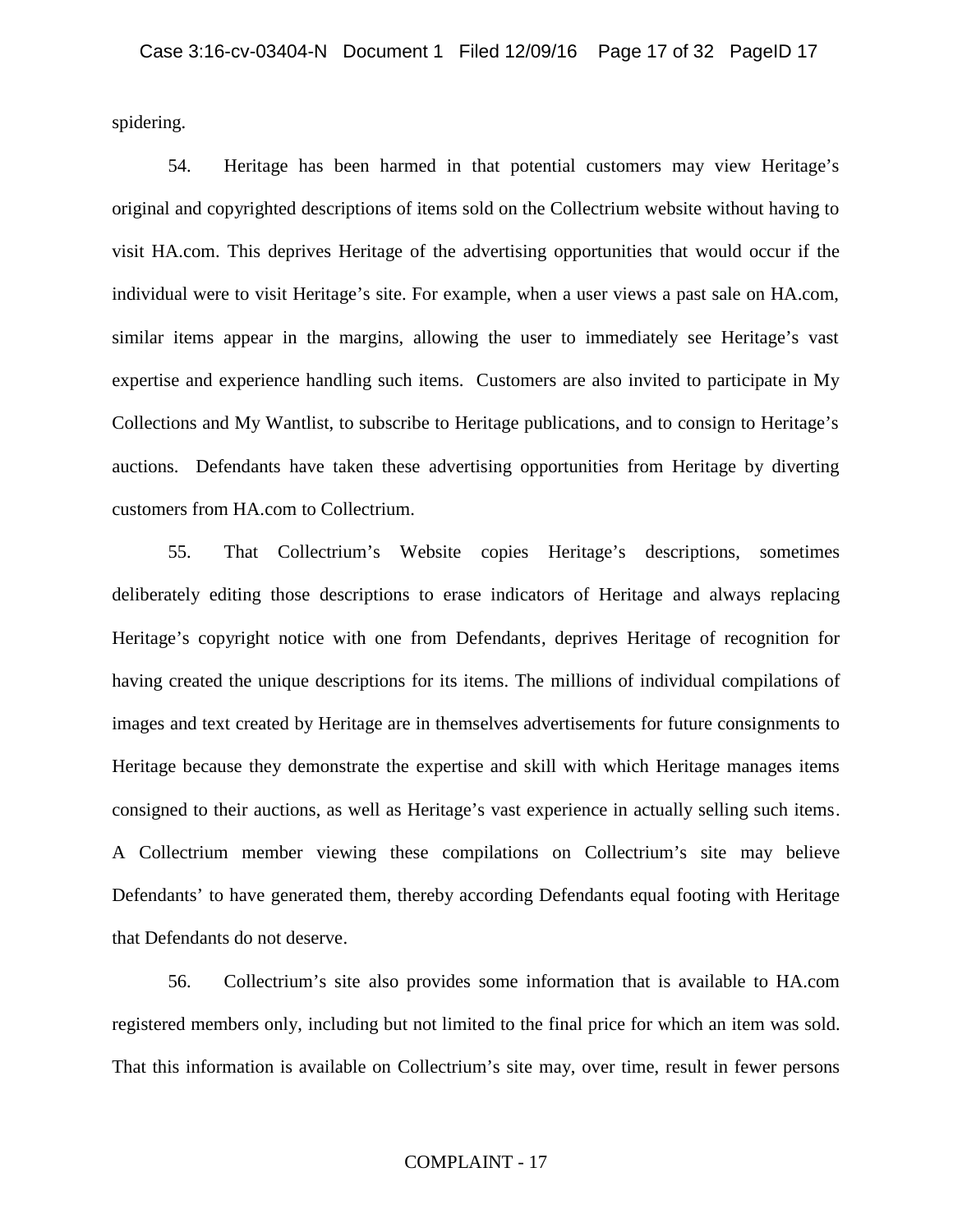creating an HA.com account. Heritage's own growth and promotional efforts suffer as a result of the fewer HA.com accounts being created.

57. Defendants identify Collectrium's site as "our proprietary database" indicating that all of the content contained in Collectrium's site rightfully belongs to Defendants, when in fact it was neither created nor purchased by Defendants. Had Defendants requested a license from Heritage for this content, the price would have been in the millions of dollars.

58. Defendants have told customers that improvements to Collectrium's site are "in beta test and will be fully released this quarter". Heritage does not know and has no control over how the "fully released" version will use the works stolen from Heritage, and expects that Defendants will conceive of more ways to exploit their ill-gotten gains, including the posting of the millions of Heritage copyrighted listings previously stolen by Defendants but which do not yet appear on Collectrium's site.

59. Upon information and belief, Defendants, having had their fake HA.com accounts repeatedly suspended by Heritage, have now progressed to scraping Heritage's copyrighted works in a new manner. Defendants have continued to post Heritage's copyrighted listings on Collectrium's site. By November 2, 2016 Collectrium's site already included 345 listings of items sold by Heritage only two days earlier, namely on October 31, 2016, and Collectrium currently has information from Heritage sales as recent as November 19, 2016. Heritage is unable to identify and stop Defendants' latest methods of obtaining Heritage's copyrighted works.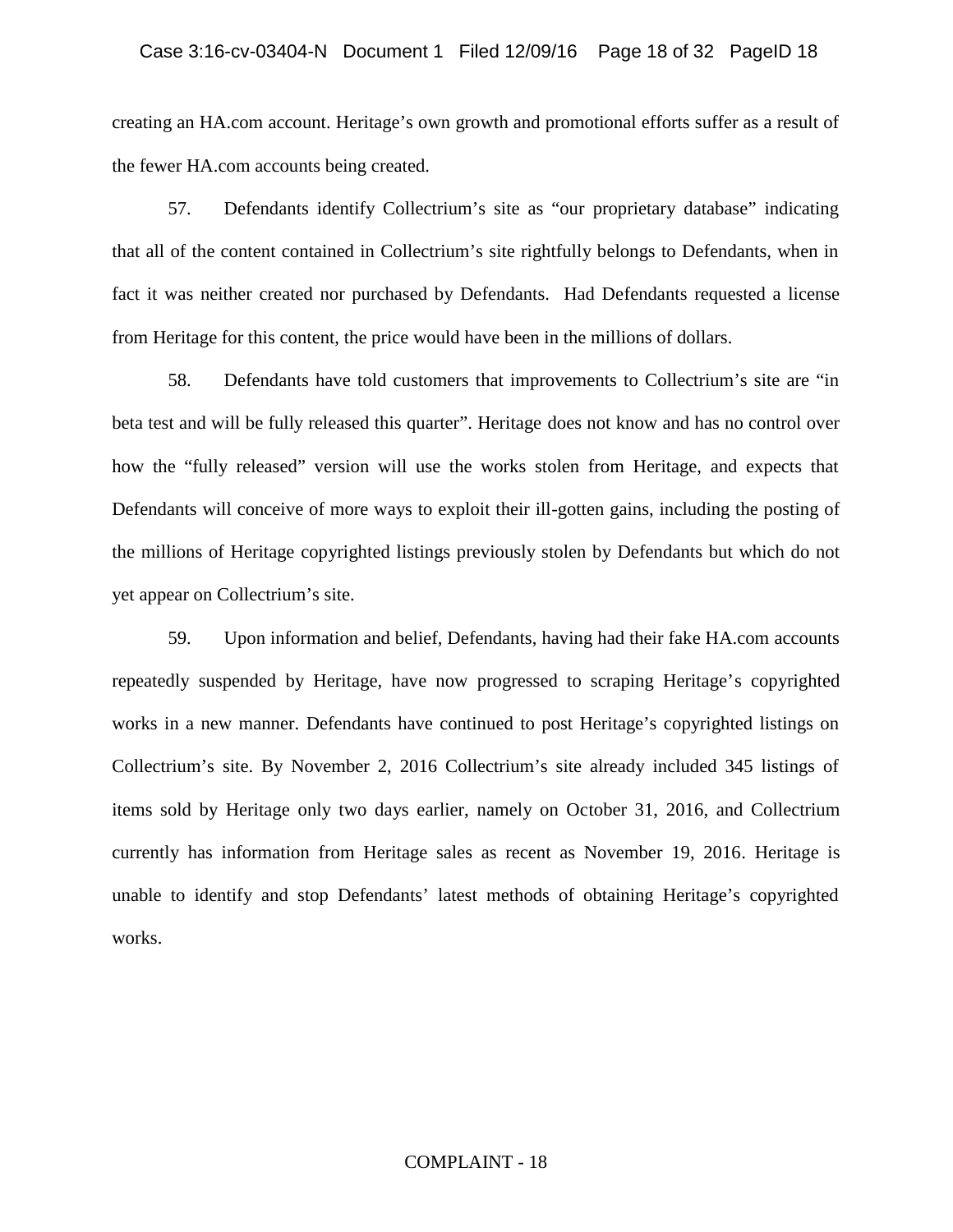## **COUNT I COPYRIGHT INFRINGEMENT (17 U.S.C. §§ 106, 501)**

(By Plaintiffs HCC, HAI, HNAI, HAGI, and HCI Against All Defendants)

60. Plaintiffs reassert and incorporate by reference each and every allegation contained in paragraphs  $1 - 59$  above as if fully set forth herein and further alleges as follows:

61. Defendants intentionally and willfully entered Plaintiffs' website using fraudulent information and, with blatant disregard for and intent to breach the Website Use Agreement, have infringed Plaintiffs' copyrighted works in violation of Sections 106 and 501 of the Copyright Act, 17 U.S.C. §§106, 501. Defendants have used, and are using, the stolen content to sell access to the content to their customers, as well as attract auction business to Christie's.

62. Defendants' acts of infringement are willful, intentional and purposeful, in disregard of and with indifference to Plaintiffs HCC's, HAI's, HNAI's, HAGI's, and HCI's rights. Defendants were notified each time an account was suspended and intentionally created a new account with false information rather than cease their unauthorized activity. Defendants deliberately programed their spiders to change IP addresses randomly to further obfuscate the origin of the unauthorized activity, delaying and increasing the costs associated with Heritage's ability to prevent continued scraping. Defendants also edited the images and descriptions they appropriated from Heritage to remove references to Heritage that might inform Collectrium members that Heritage had created that content.

63. As a direct and proximate result of said infringement by Defendants, Plaintiffs are entitled to actual damages in an amount to be proven at trial.

64. In the alternative, Plaintiffs are entitled to statutory damages in an amount of \$150,000 per infringed work pursuant to 17 U.S.C. §504(c). For purposes of the statute, each Heritage item listed on Collectrium's site is a separate and distinct work infringed by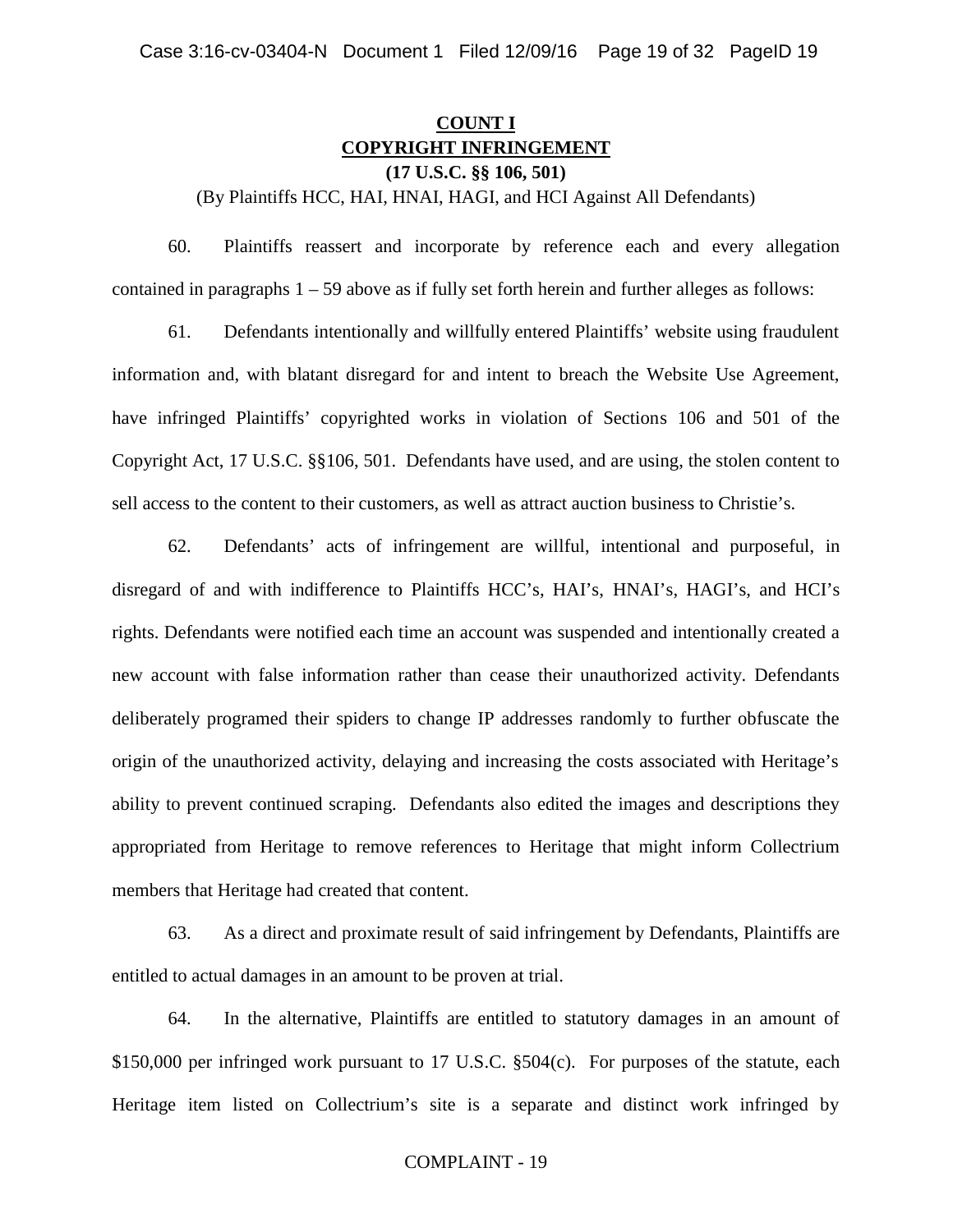Defendants.

65. Plaintiffs are further entitled to their attorneys' fees and full costs pursuant to 17 U.S.C. §505 and otherwise according to law.

66. As a direct and proximate result of the foregoing acts and conduct, Plaintiffs have sustained and will continue to sustain substantial, immediate, and irreparable injury, for which there is no adequate remedy at law. Plaintiffs are informed and believe and on that basis aver that unless enjoined and restrained by this Court, Defendants will continue to infringe Plaintiffs' rights in their original, copyrighted materials, will publish material previously stolen but which has not yet appeared on Defendants' website, and be unjustly enriched thereby. Plaintiffs are entitled to preliminary and permanent injunctive relief to restrain and enjoin Defendants' continuing infringing conduct.

## **COUNT II VIOLATION OF THE COMPUTER FRAUD AND ABUSE ACT (18 U.S.C. §1030,** *et seq.***)** (By Plaintiff HCC Against All Defendants)

67. Plaintiff reasserts and incorporates by reference each and every allegation contained in paragraphs  $1 - 59$  above as if fully set forth herein and further alleges as follows:

68. Heritage's computers are involved in interstate and foreign commerce and communication, and are protected computers under 18 U.S.C. §1030(e)(2).

69. Defendants knowingly and intentionally accessed Plaintiff's computers without authorization and in excess of authorization as defined by Plaintiff's Website Use Agreement. Defendants were notified each time an account was suspended and intentionally created a new account with false information rather than cease their unauthorized activity.

70. Defendants violated 18 U.S.C. §§1030(a)(2)(C) and (a)(4) by knowingly implanting spider data scraping software into Plaintiff's servers, collecting over five million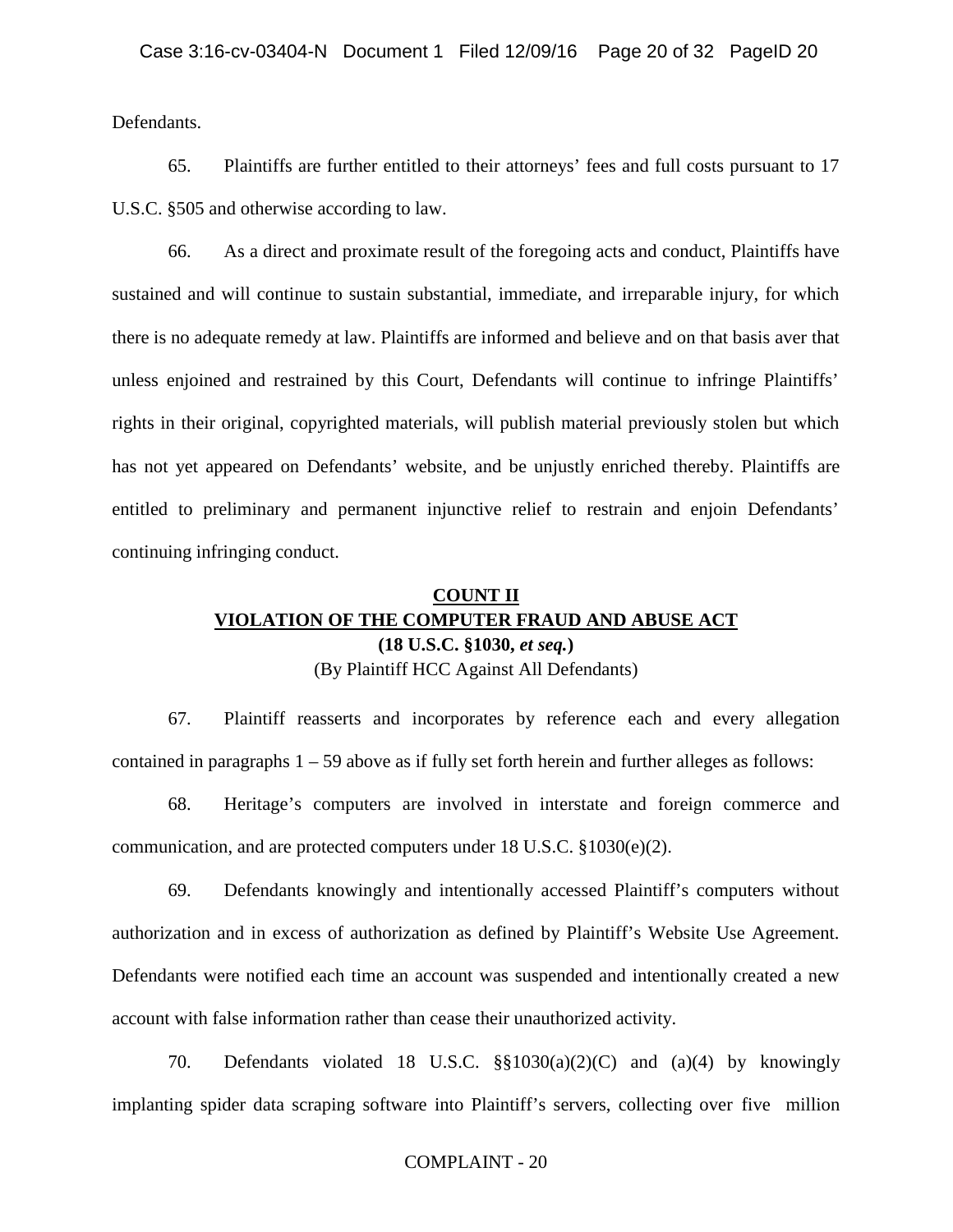#### Case 3:16-cv-03404-N Document 1 Filed 12/09/16 Page 21 of 32 PageID 21

pieces of copyrighted work, information and/or data belonging to Plaintiff HCC, and publishing that information on Collectrium's Website. Defendants intentionally caused damage to Plaintiff by burdening the computers and impairing the integrity of the copyrighted work, information and/or data.

71. Defendants knowingly, willfully, and with an intent to defraud accessed Plaintiff's website by creating dozens of accounts using false identification and hiding the IP and other means of identification.

72. Defendants exceeded their authorization on Plaintiff's website by using a spider software to scrape information and/or data from Plaintiff, and by publishing the stolen information and/or data on Collectrium's website. Defendants obtained content, information, and data of value from Plaintiff's computers and have realized value from their theft.

73. As a result of these takings, Defendants' conduct has caused a loss to Plaintiff of at least \$75,000 in value in real economic damages.

74. As a direct and proximate result of Defendants' conduct, Plaintiff is entitled to damages in an amount to be proven at trial.

75. As a direct and proximate result of the foregoing acts and conduct, Plaintiff has sustained and will continue to sustain substantial, immediate, and irreparable injury, for which there is no adequate remedy at law. Plaintiff is informed and believes and on that basis avers that unless enjoined and restrained by this Court, Defendants will continue to create false HA.com accounts to access and steal content, information and data belonging to Plaintiff for improper use by Defendants, will publish content previously stolen but which has not yet appeared on Defendants' site, and be unjustly enriched thereby. Plaintiff's remedy at law is not adequate to compensate it for these inflicted and threatened injuries, entitling Plaintiff to remedies including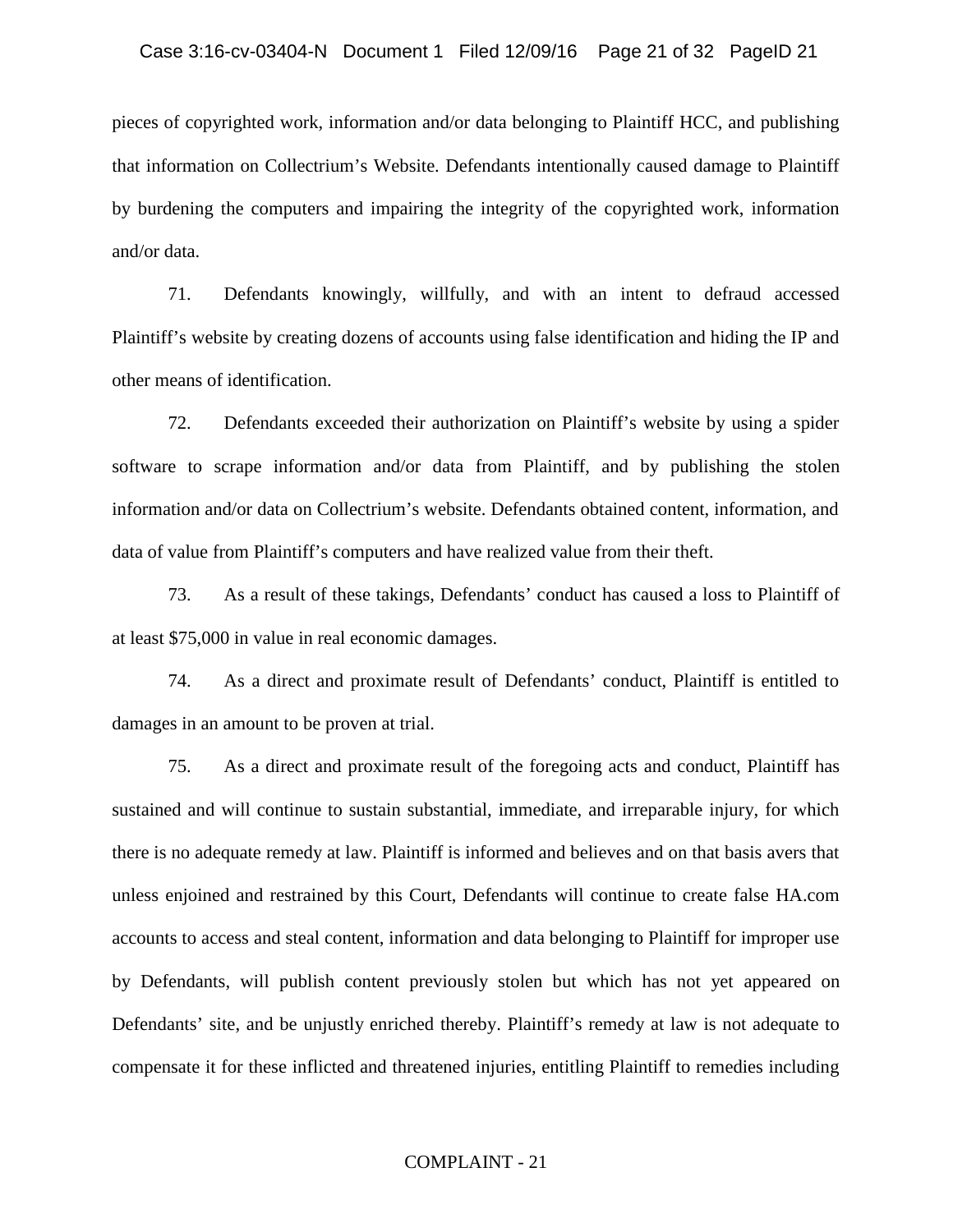injunctive relief as provided by  $§1030(g)$ .

## **COUNT III VIOLATIONS OF THE DIGITAL MILLENNIUM COPYRIGHT ACT (17 U.S.C. § 1201,** *et seq***.)**

(By Plaintiffs HCC, HAI, HNAI, HAGI, and HCI Against All Defendants)

76. Plaintiffs reallege and incorporate by reference each and every allegation contained in Paragraphs 1-59 above as if fully set forth herein and further alleges as follows:

77. Heritage employs technological protections – including automated alerts for large amounts of traffic emanating from a single IP address or customer account, and additional safeguards – to protect Heritage's computers and servers from unauthorized access. These technological protection measures effectively control access to the copyrighted materials on Heritage's servers, and protect Heritage's exclusive rights in these copyrighted materials.

78. Despite Heritage's best efforts to protect the HA.com site from Defendants' unauthorized access, Defendants circumvented Heritage's technological safeguards and gained unauthorized access to Heritage's copyrighted materials, including without limitation the copyrighted HA.com website, through the use of IP address randomization and the creation of dozens of fake HA.com customer accounts, in violation of 17 U.S.C. § 1201(a).

79. In addition, Defendants have knowingly, and with the intent to facilitate and conceal infringement, (a) provided copyright management information that is false, namely that the content on Collectrium's website is Defendants' own copyrighted content; and (b) distributed copyright management information that is false, in violation of 17 U.S.C.  $$1202(a)$ .

80. In addition, Defendants have, without Plaintiffs' consent, (a) intentionally removed or altered Plaintiffs' copyright management information for content stolen by Defendants from HA.com; (b) distributed copyright management information knowing that the copyright management information has been removed or altered without Plaintiffs' authority, in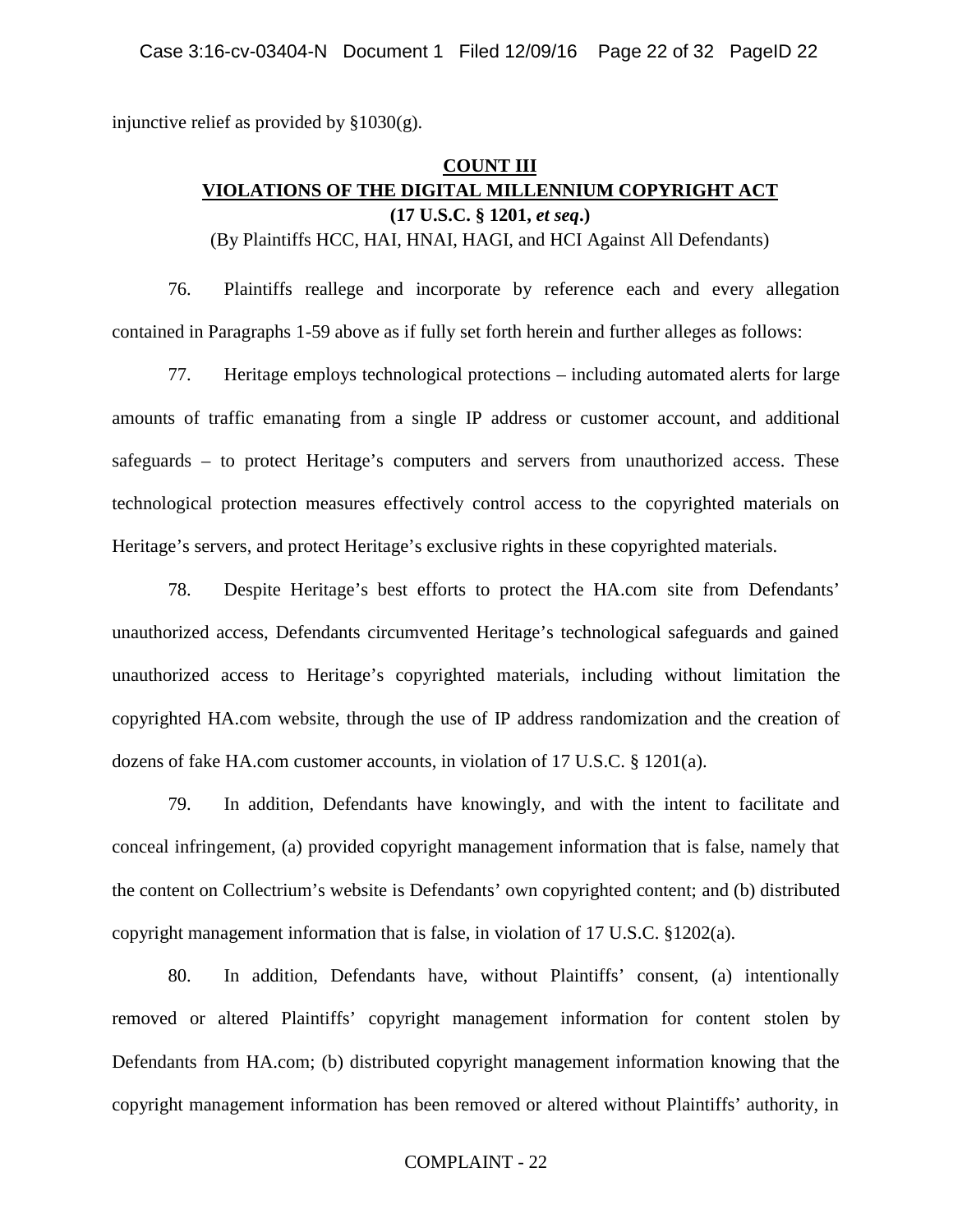violation of 17 U.S.C. §1202(b).

81. As a result of Defendants' wrongful acts, Plaintiffs have suffered, are continuing to suffer, and will continue to suffer damages to be proven at trial. Plaintiffs are further entitled to all profits attributable to Defendants' wrongful acts to be proven at trial.

82. Alternatively, upon their election at any time before final judgment is entered, Plaintiffs are entitled to recover statutory damages from Defendants pursuant to 17 U.S.C. § 1203 (a) for each act of circumvention committed by Defendants in violation of 17 U.S.C. §1201 in the amount of not less than \$200 or more than \$2,500 per act of circumvention; (b) for each violation of 17 U.S.C. §1202 in the amount of not less than \$2,500 or more than \$25,000. For purposes of the statute, each item is a separate and distinct circumvention under §1201 and/or violation under §1202.

83. Plaintiffs are also entitled to an award of their reasonable attorney's fees pursuant to 17 U.S.C. §1203(b)(4).

84. Defendants' circumventions also have caused Plaintiffs irreparable harm. Unless restrained and enjoined, Defendants will continue to commit such acts, including continuing to steal Plaintiffs' copyrighted material, publishing material previously stolen but which as yet has not appeared on Defendants' website, and being unjustly enriched thereby. Plaintiffs' remedies at law are not adequate to compensate it for these inflicted and threatened injuries, and thus Plaintiffs are entitled to injunctive relief as provided by 17 U.S.C. § 1203(b).

## **COUNT IV HARMUL ACCESS BY COMPUTER (Texas Civil Practice and Remedies Code §§ 143.001, 143.002)** (By Plaintiff HCC Against All Defendants)

85. Plaintiff reasserts and incorporates by reference each and every allegation contained in paragraphs  $1 - 59$  above as if fully set forth herein and further alleges as follows: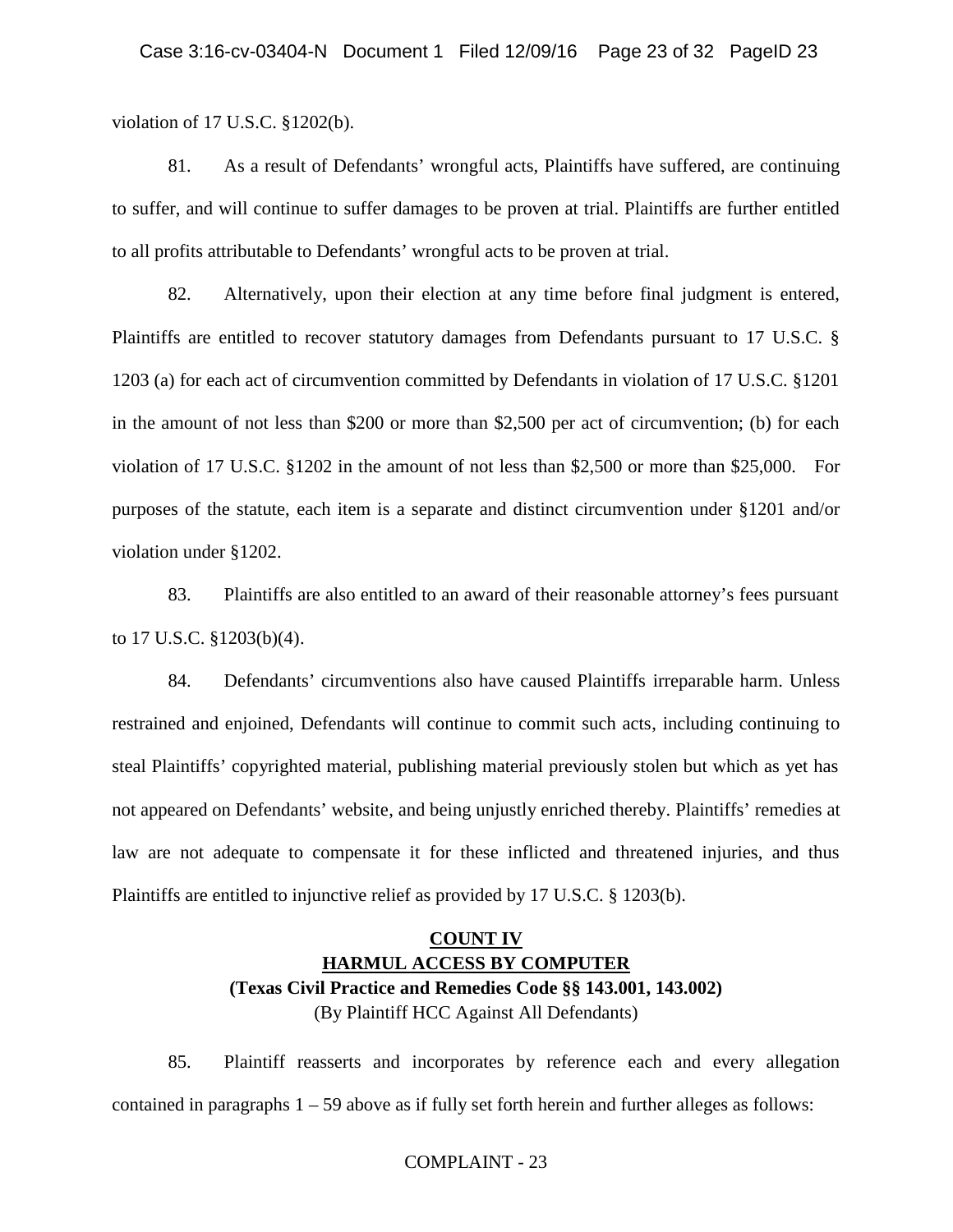#### Case 3:16-cv-03404-N Document 1 Filed 12/09/16 Page 24 of 32 PageID 24

86. Heritage's computers are owned by Plaintiff HCC and engaged in a business activity under Texas Penal Code §33.02(b)(1).

87. Defendants knowingly and intentionally accessed Plaintiff's computers without effective consent as defined by Plaintiff's Website Use Agreement. Defendants were notified each time an account was suspended and intentionally created a new account with false information rather than cease their unauthorized activity.

88. Defendants violated Texas Penal Code §33.02 by knowingly implanting a spider data scraping software into Plaintiff's computer servers, collecting over five million pieces of copyrighted work, information and/or data belonging to Plaintiff, and publishing that information on Collectrium's website. Defendants intentionally caused damage to Plaintiff by burdening the computers and impairing the integrity of the copyrighted work, information and/or data.

89. Defendants knowingly, willfully, and with an intent to defraud accessed Plaintiff's website by creating dozens of accounts using false identification and hiding the IP and other means of identification.

90. Defendants exceeded their authorization on Plaintiff's website by using a spider software to scrape information and/or data from Plaintiff, and by publishing the stolen information and/or data on Collectrium's website.

91. As a direct and proximate result of Defendants' conduct, Plaintiff is entitled to damages in an amount to be proven at trial pursuant to Texas Civil Practice and Remedies Code §143.002 and otherwise according to law.

92. Plaintiff is further entitled to its attorneys' fees and full costs pursuant to Texas Civil Practice and Remedies Code §143.002 and otherwise according to law.

93. As a direct and proximate result of the foregoing acts and conduct, Plaintiff has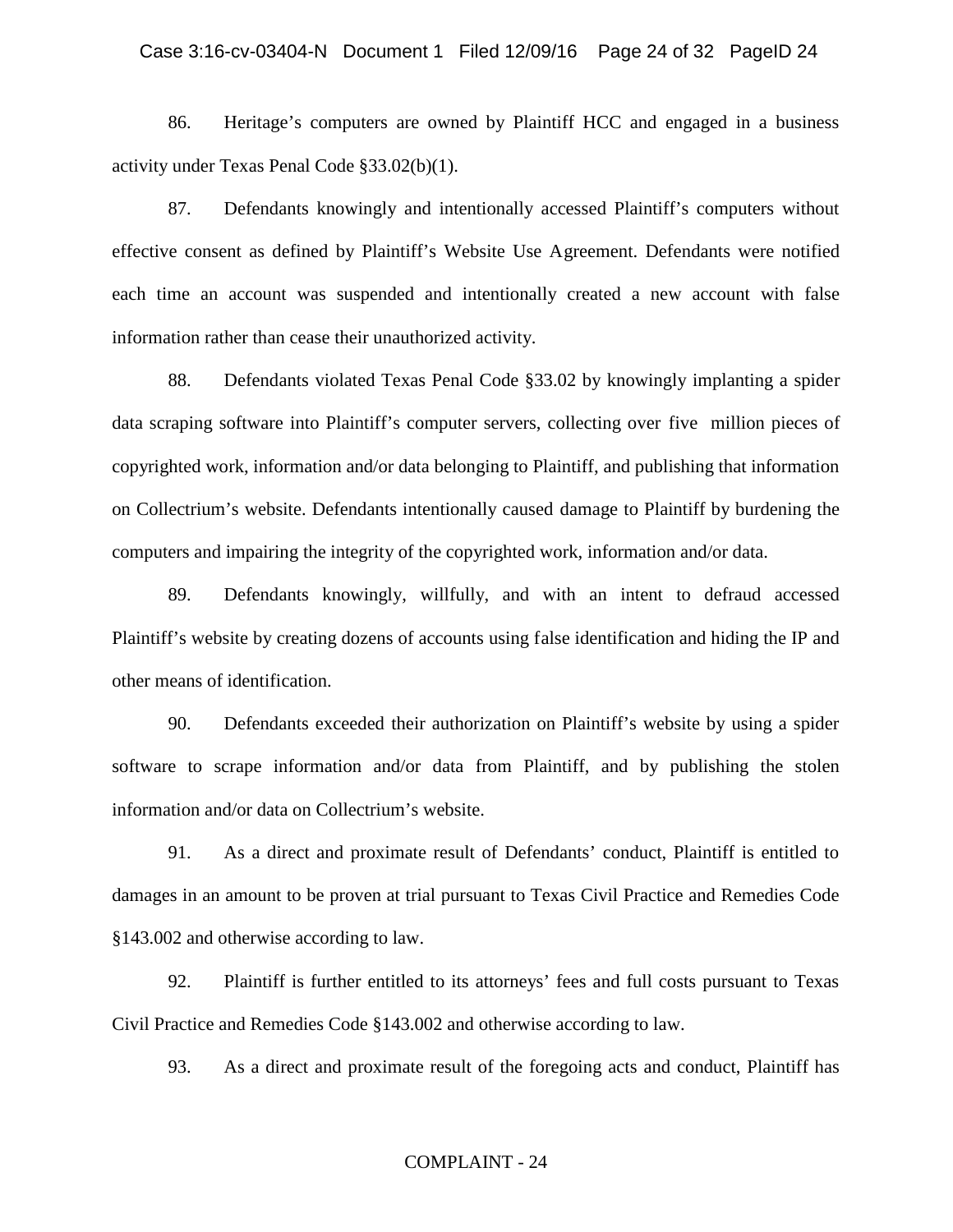sustained and will continue to sustain substantial, immediate, and irreparable injury, for which there is no adequate remedy at law. Plaintiff is informed and believes and on that basis avers that unless enjoined and restrained by this Court, Defendants will continue to create false HA.com accounts to access and steal content, information and data belonging to Plaintiff for improper use by Defendants, will post material previously stolen but which as yet has not appeared on Defendants' website, and be unjustly enriched thereby. Plaintiff's remedy at law is not adequate to compensate it for these inflicted and threatened injuries, entitling Plaintiff to remedies including injunctive relief.

## **COUNT V TRESPASS**

## (By Plaintiff HCC Against All Defendants)

94. Plaintiff reasserts and incorporates by reference each and every allegation contained in paragraphs  $1 - 59$  above as if fully set forth herein and further alleges as follows:

95. Heritage is the legal owner of the website HA.com and all content on that website, including copyrighted works, information and data, and is entitled to possession of that content.

96. Defendants intentionally and willfully entered Plaintiff's website using fraudulent information and, with blatant disregard for and intent to breach the Website Use Agreement, have taken control of Plaintiffs' property, namely the content described above, and have wrongfully exercised that control in a manner inconsistent with Plaintiffs' ownership of the property.

97. Defendants have used HA.com content without permission to enrich their own businesses, depriving Plaintiff of its own resources. If not stopped, Defendants will continue and potentially increase their activities and perpetuate the risk that HA.com will experience malfunctions and be unable to provide proper service to legitimate users of HA.com, as well as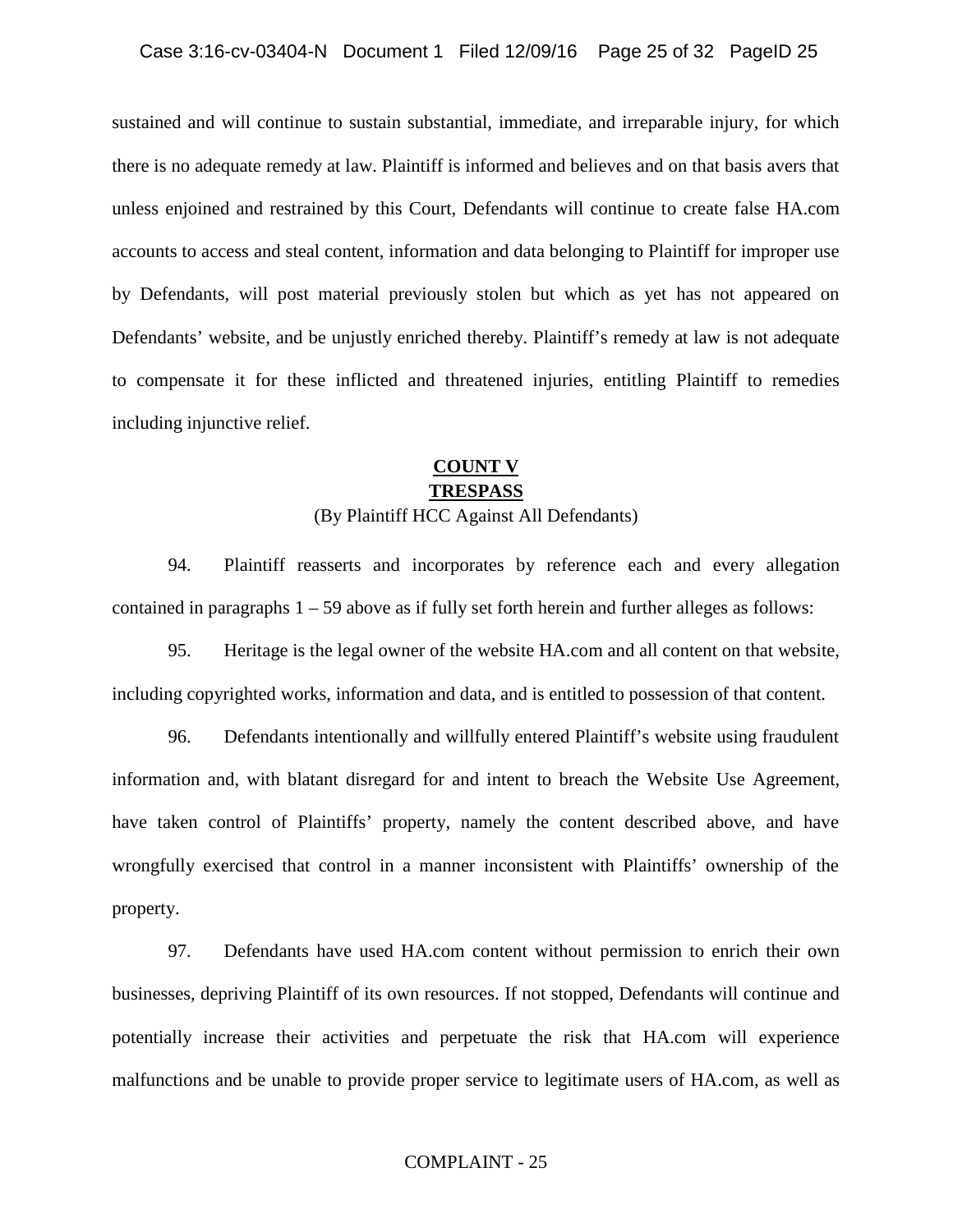deprive HA.com of future legitimate users by making HA.com content and services available through Defendants.

98. As a direct and proximate result of the trespass, Defendants' intentional and unauthorized access of the HA.com website has injured or interfered with Plaintiff's possession and use of its personal property.

99. As a direct and proximate result of the trespass, Plaintiff has suffered damages and is entitled to damages in an amount to be proven at trial.

100. As a direct and proximate result of the trespass, Plaintiff has sustained and will continue to sustain substantial, immediate, and irreparable injury, for which there is no adequate remedy at law. Plaintiff is informed and believe and on that basis aver that unless enjoined and restrained by this Court, Defendants will continue to trespass upon HA.com to access and steal content, information and data belonging to Plaintiff for improper use by Defendants, and be unjustly enriched thereby. Plaintiff's remedy at law is not adequate to compensate it for these inflicted and threatened injuries, entitling Plaintiff to remedies including injunctive relief.

## **COUNT VI UNFAIR COMPETITION**

(By All Plaintiffs Against All Defendants)

101. Plaintiffs reassert and incorporate by reference each and every allegation contained in paragraphs  $1 - 59$  above as if fully set forth herein and further alleges as follows:

102. Plaintiffs realize extensive value and benefits from the content, information and services available on HA.com. Plaintiffs create and own all original content and information available on HA.com. Plaintiffs realize additional benefits from the fact that the content and information available on HA.com is exclusively available on HA.com. Plaintiffs further realize additional benefits from the fact that users must create an HA.com account before viewing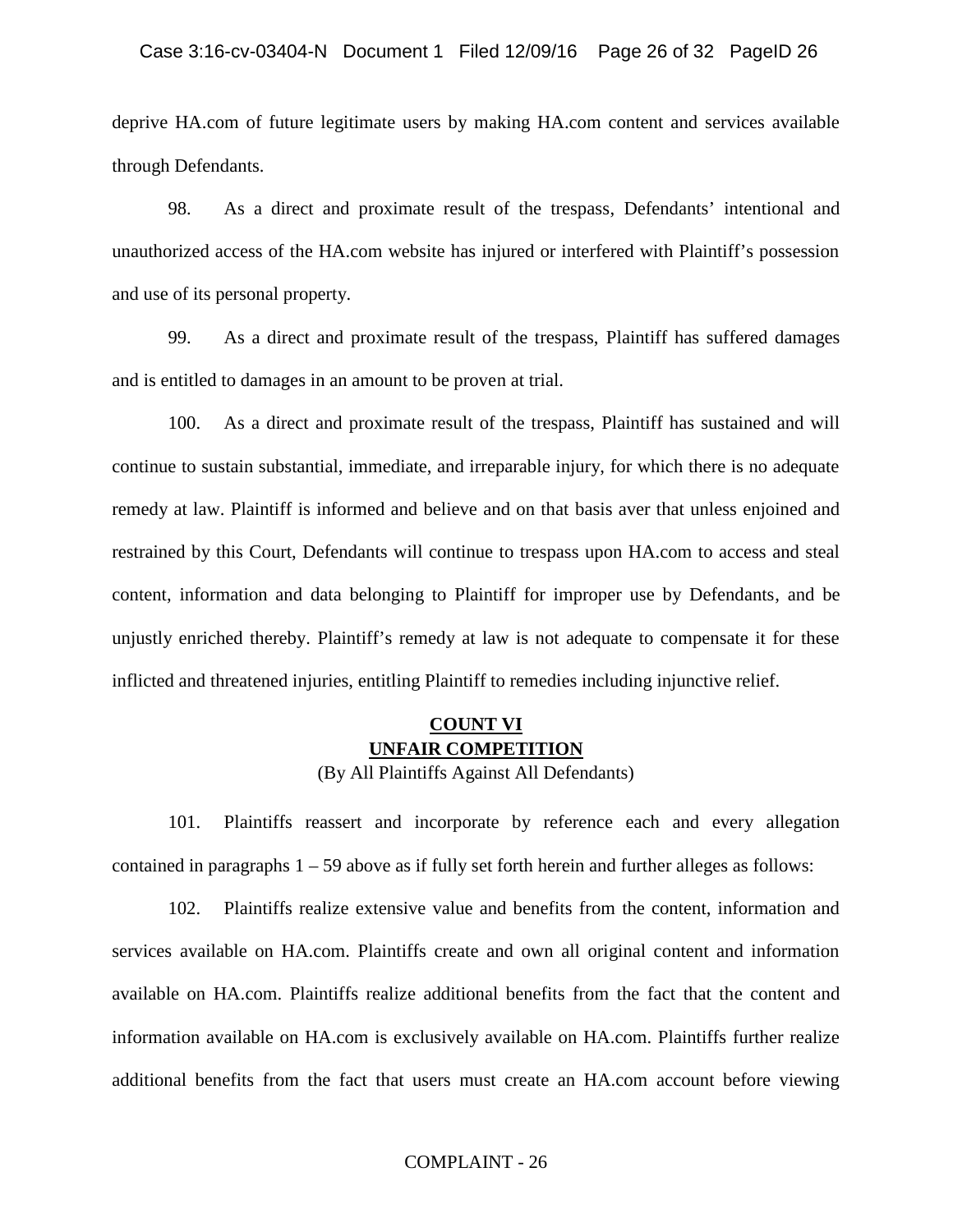certain information on HA.com.

103. Defendant Collectrium competes with Plaintiffs in offering information and services also available to users of HA.com. Defendant Christie's competes with Plaintiffs in operating live and online auctions in similar categories of collectibles, and gains new bidders and consignors to their auctions through its ownership of Collectrium in the same manner in which Heritage gains new bidders and consignors to their auctions through HA.com account users.

104. Defendants' intentional theft of HA.com content in order that Defendants may offer the content and information provided by HA.com on their competing websites is done intentionally to steal the value and benefits that Plaintiffs realize from its operation of HA.com and offering of original content, information and services to HA.com users.

105. Defendants' actions constitute unfair competition in violation of Texas common law, for which Plaintiff is entitled to recover any and all remedies provided by such common law.

106. Defendants have and will continue to realize substantial benefits from such unfair competition.

107. As a direct and proximate result of the foregoing acts and conduct, Plaintiffs have sustained and will continue to sustain substantial, immediate, and irreparable injury, for which there is no adequate remedy at law. Plaintiffs are informed and believe and on that basis aver that unless enjoined and restrained by this Court, Defendants will continue to engage in unfair competition with Plaintiffs and be unjustly enriched thereby. Plaintiffs' remedy at law is not adequate to compensate it for these inflicted and threatened injuries, entitling Plaintiffs to remedies including injunctive relief.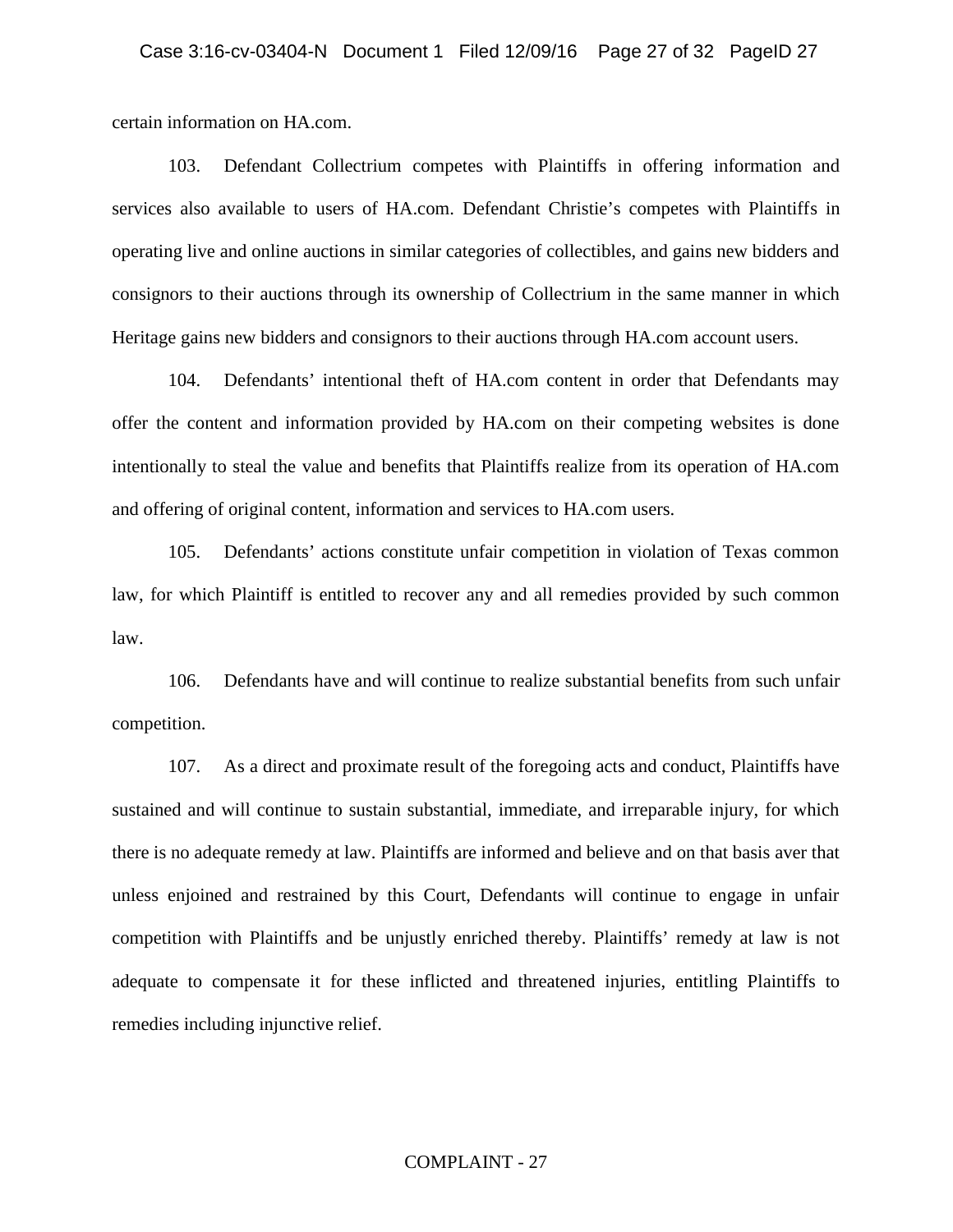# **COUNT VII CIVIL CONSPIRACY**

(By All Plaintiffs Against All Defendants)

108. Plaintiffs reassert and incorporate by reference each and every allegation contained in paragraphs  $1 - 59$  above as if fully set forth herein and further alleges as follows:

109. Defendants willfully, intentionally, and knowingly agreed and conspired with each other to engage in the alleged wrongful conduct, and did the acts alleged pursuant to, and in furtherance of, that agreement and/or furthered the conspiracy by cooperating, encouraging, ratifying, or adopting the acts of the others.

110. As a direct and proximate result of the acts in furtherance of the conspiracy, Plaintiff has suffered injury and Plaintiff is entitled to damages in an amount to be proven at trial, including disgorgement of Defendants' unjust enrichment.

111. Defendants' intentional agreement to commit, and commission of, these wrongful acts was willful, malicious, oppressive, and in conscious disregard of Plaintiffs' rights, and Plaintiffs are therefore entitled to an award of punitive damages to punish their wrongful conduct and deter future wrongful conduct.

## **COUNT VIII BREACH OF CONTRACT** (By Plaintiff HCC Against All Defendants)

112. Plaintiff reasserts and incorporates by reference each and every allegation contained in paragraphs  $1 - 59$  above as if fully set forth herein and further alleges as follows:

113. The Website Use Agreement is a valid and enforceable agreement binding on Defendants.

114. The Website Use Agreement clearly states that Defendants will not:

You may not republish, commercially distribute, duplicate, or exploit any aspect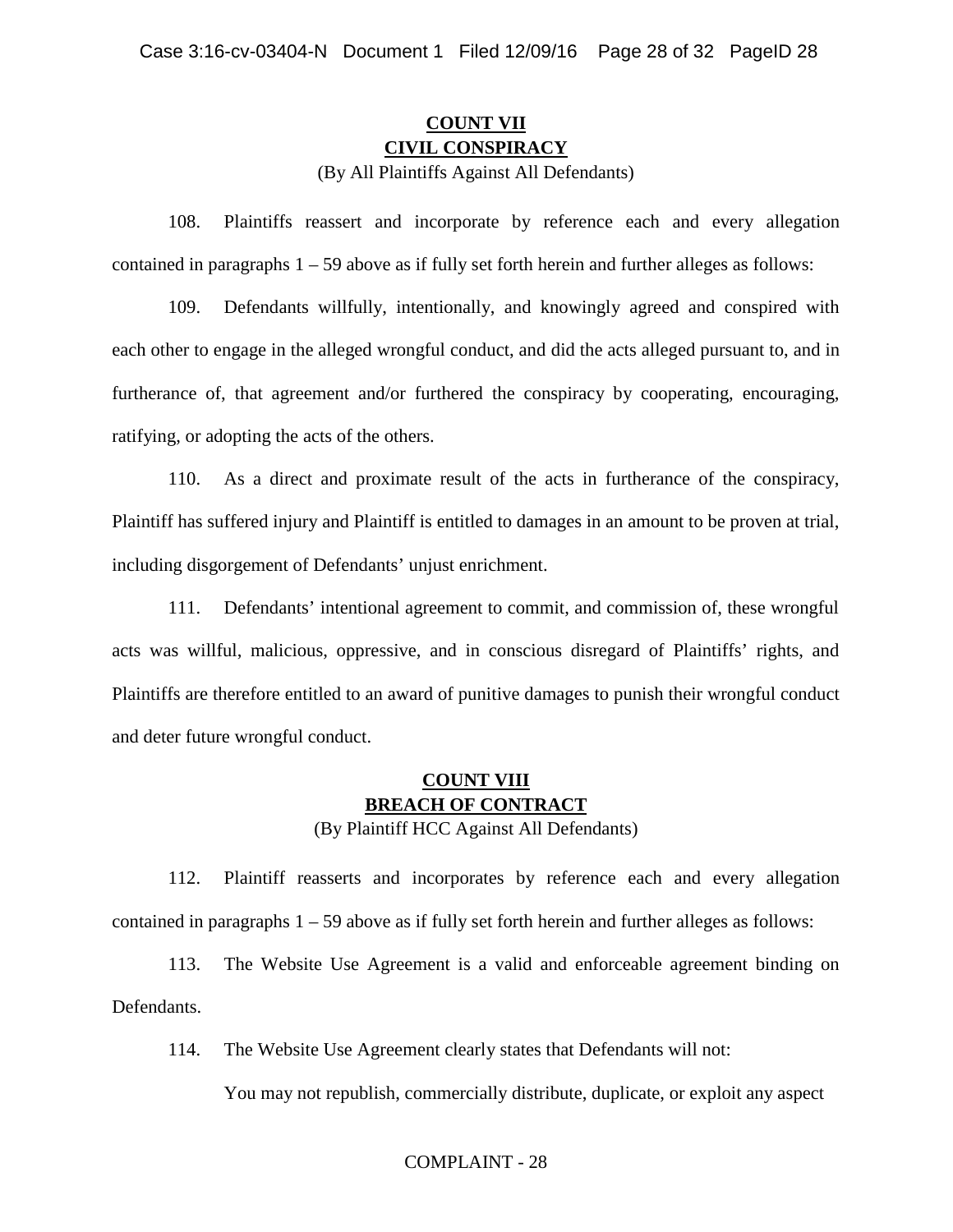of the Website, either code or content … You may not download, reproduce, modify, distribute, transfer, sell, or create derivative works of any code, contents, data, whether specifically copyrighted or not … By accessing the Website, You agree not to:

attempt to gain unauthorized access to any programs, code, systems, or data through any means, on any server or database used on the Website;

- a. engage in any collection of data, through such practices as "screen scraping," "database scraping," "robot," "spider" or other automatic means;
- b. attempt to gain unauthorized access to catalog information and descriptions, images, email addresses, or contact information of any kind;
- c. use the Website or its contents or code in violation of our intellectual property or proprietary rights;

…

h. attempt any actions whatsoever that could serve to overburden, interrupt, slow, alter, damage, or disable the Website, or impair in any manner the Website's ability to deliver its services and content, including but not limited to such malicious practices as sending mass messages or "flooding" systems and servers with requests, data, or similar communications.

115. Defendants have used the HA.com website.

116. Upon use of the HA.com website, Defendants agreed to be bound by the Website Use Agreement.

117. Defendants have breached the Website Use Agreement. Among other things, Defendants have employed spiders to copy and collect data off of HA.com. Defendants have used false identification to create HA.com accounts after their original HA.com accounts were shut down for improper use. Defendants have reproduced copyrighted information stolen from HA.com on their own websites in violation of Plaintiff's rights.

118. Plaintiff has and will continue to be damaged as the result of Defendants' past and continued breach of the Website Use Agreement, in an amount to be proven at trial, including disgorgement of Defendants' unjust enrichment.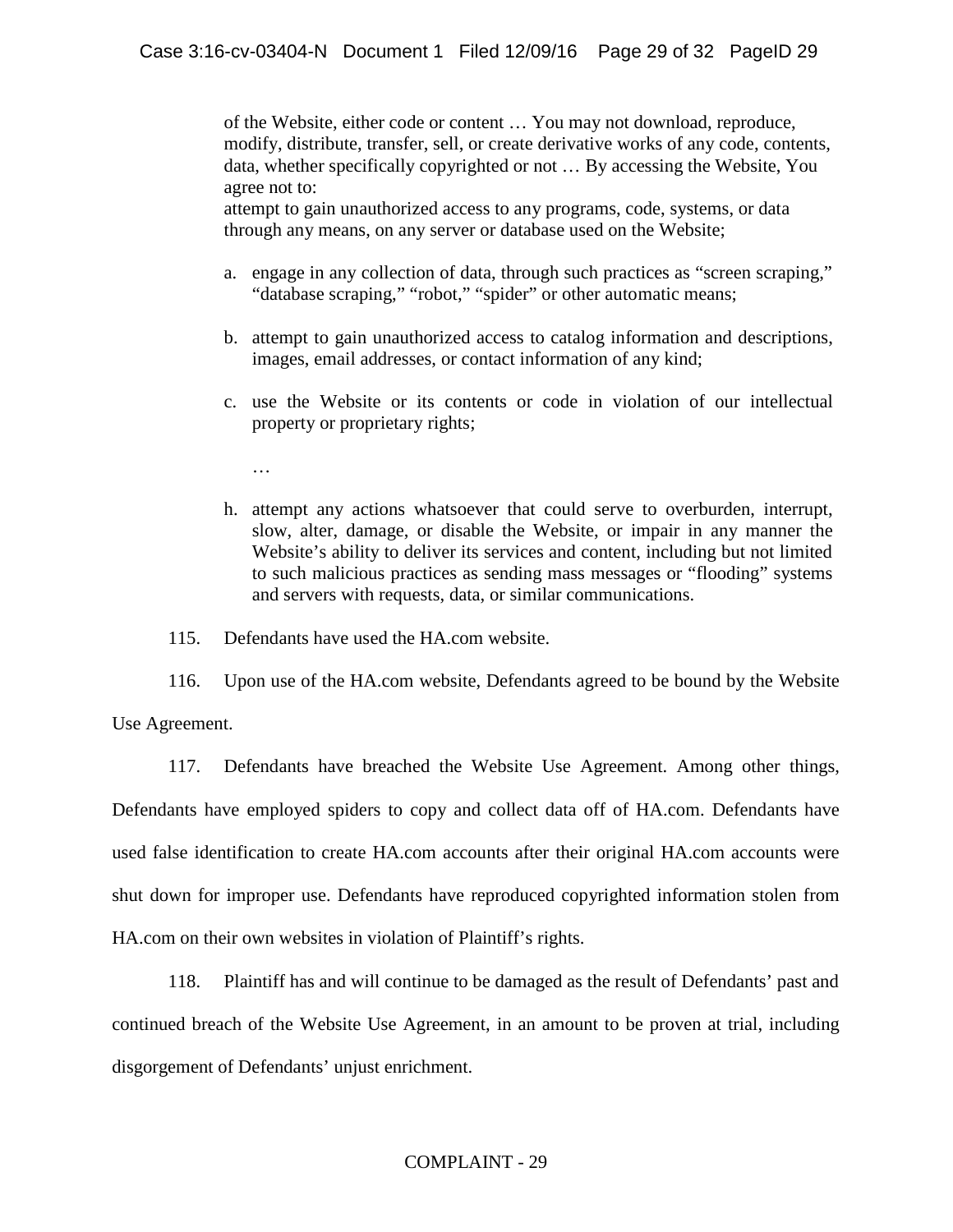#### Case 3:16-cv-03404-N Document 1 Filed 12/09/16 Page 30 of 32 PageID 30

119. As a direct and proximate result of Defendants' breach, Plaintiff has sustained and will continue to sustain substantial, immediate, and irreparable injury, for which there is no adequate remedy at law. Plaintiff is informed and believes and on that basis avers that unless enjoined and restrained by this Court, Defendants will continue to breach the Website Use Agreement and be unjustly enriched thereby. Plaintiff's remedy at law is not adequate to compensate it for these inflicted and threatened injuries, entitling Plaintiff to remedies including injunctive relief.

### **JURY DEMAND**

120. Plaintiffs demand a jury trial.

WHEREFORE, Plaintiffs pray- for judgment against Defendants and each of them, jointly and severally, as follows:

- 1. For statutory damages in the amount of
	- a. \$150,000 for each infringement of Plaintiffs' rights under the Copyright Act,
	- b. \$2,500 for each circumvention in violation of 17 U.S.C. §1201,
	- c. \$25,000 for each violation of 17 U.S.C. §1202,
	- d. or as otherwise permitted by law.
- 2. For actual damages suffered by Plaintiffs, in an amount to be proven at trial.
- 3. For a preliminary injunction ordering Defendant Collectrium to shut down its website until such time as all content acquired from Plaintiff's website HA.com is removed.
- 4. For a preliminary and permanent injunction prohibiting Defendants, and their respective agents, employees, officers, successors, licensees and assigns, and all persons acting in concert or participation with each or any of them, from any of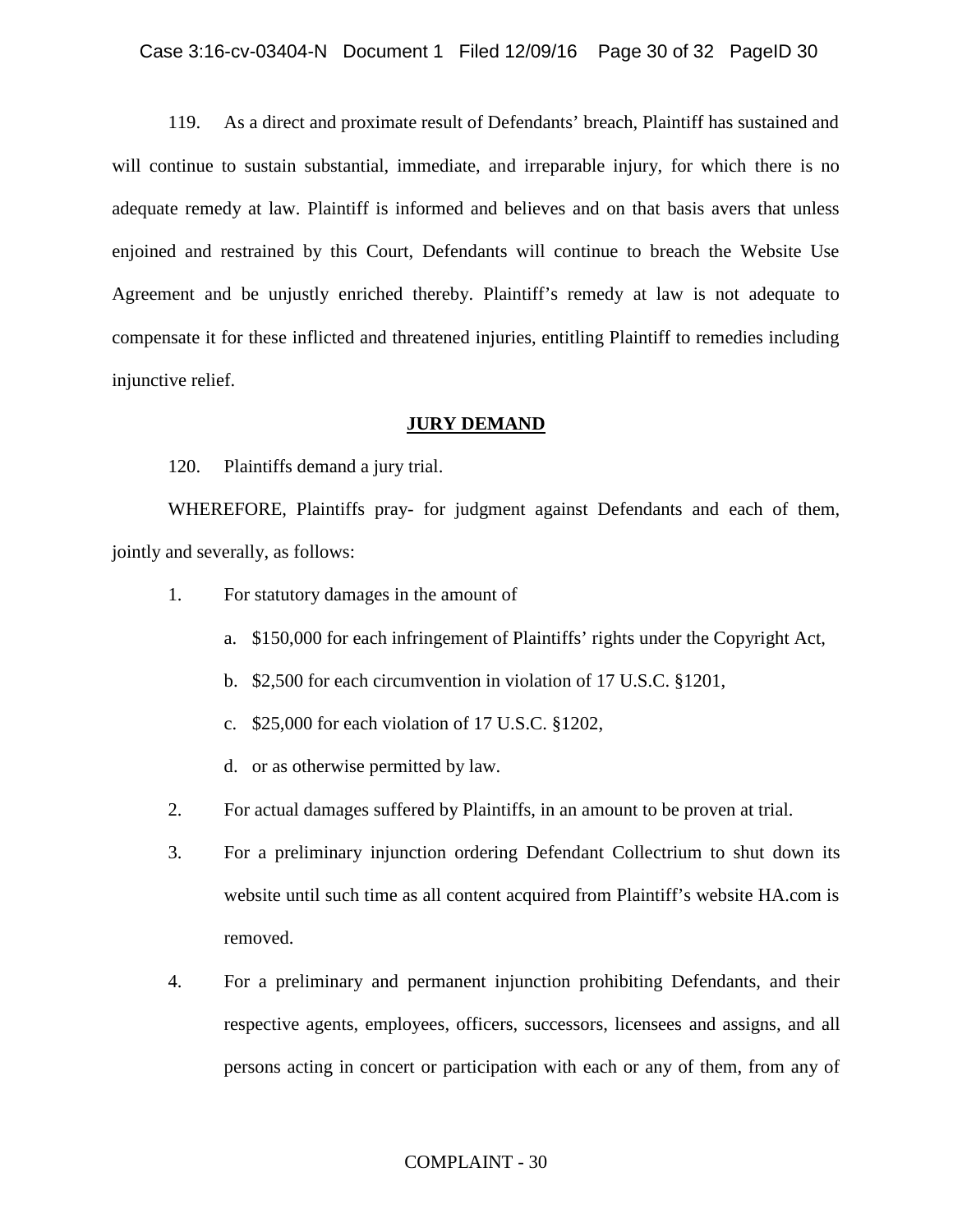the following:

- a. Accessing any HA.com account website using false information or robotic scraping software, including but not limited to, spiders;
- b. Continuing to infringe Plaintiffs' copyright in the Infringed Works;
- c. Selling, distributing, publishing, or using any property obtained from the HA.com website, including but not limited to Plaintiff's copyrighted works, auction item descriptions, auction item sales prices, images, information, and data;
- d. Removing, downloading, or copying property from the HA.com website without Plaintiff's authorization, including but not limited to Plaintiff's copyrighted works, auction item descriptions, auction item sales prices, images, information, and data; and
- e. Otherwise engaging in acts of unfair competition and interference with Plaintiff, Plaintiff's customer relationships, the HA.com website, and Plaintiff's relationships with any account holder of an HA.com account.
- 5. For an Order directing Defendants to return or destroy all copies in their possession of Plaintiff's property, including but not limited to, Plaintiff's copyrighted works, auction item descriptions, auction item sales prices, images, information, data and all other content taken from the HA.com website.
- 6. For disgorgement of Defendants' gains and unjust enrichment.
- 7. For prejudgment interest according to law.
- 8. For punitive damages in an amount to be determined at trial on the basis of their willful and deliberate unauthorized computer access, copyright infringement,